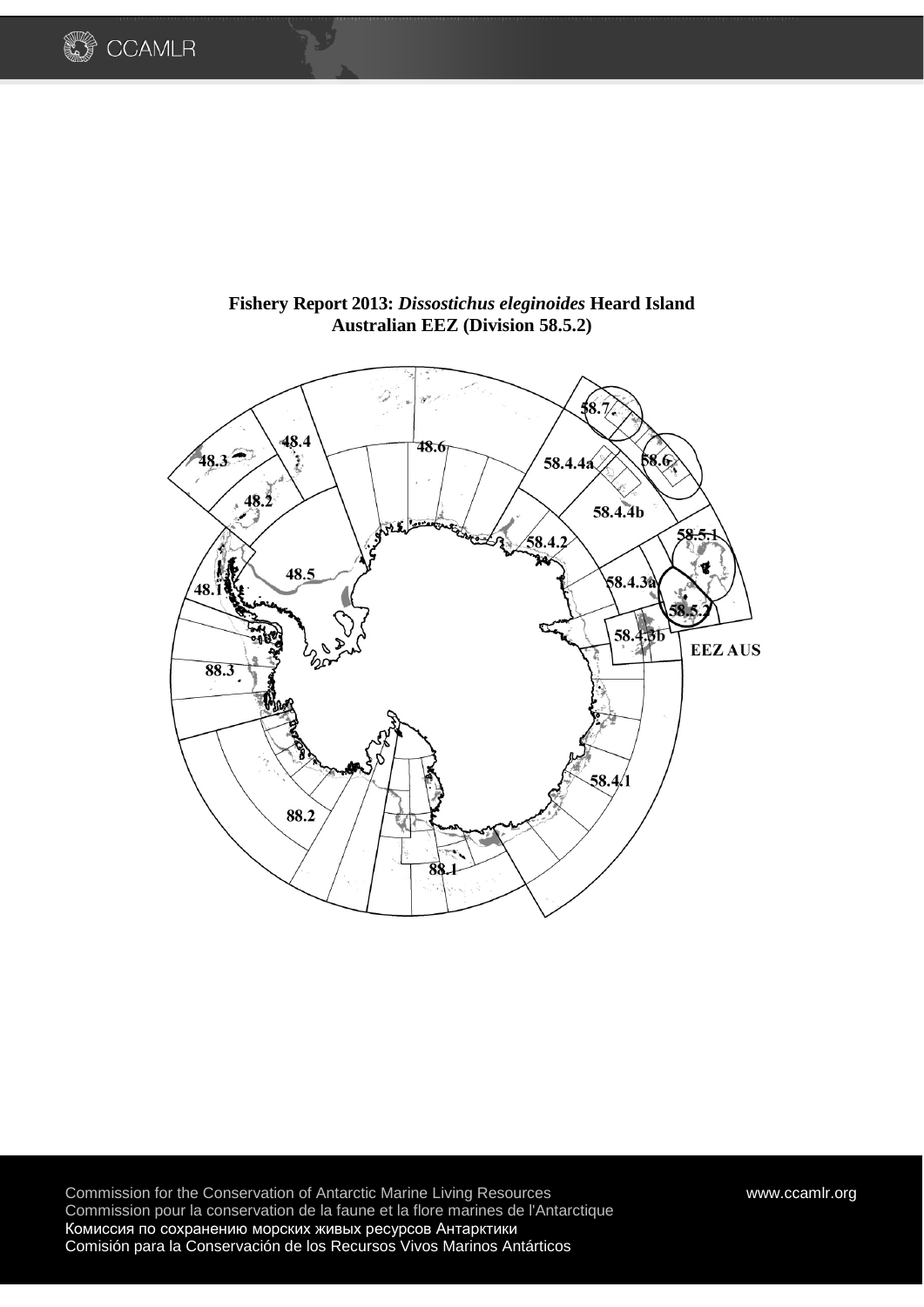## **CONTENTS**

Page

|                                                     | $\mathbf{1}$   |
|-----------------------------------------------------|----------------|
|                                                     | 1              |
|                                                     | $\overline{c}$ |
|                                                     | $\overline{2}$ |
|                                                     | 3              |
|                                                     | 3              |
|                                                     | 5              |
|                                                     | 5              |
|                                                     | 5              |
|                                                     | 6              |
|                                                     | 6              |
|                                                     | 6              |
|                                                     | $\overline{7}$ |
|                                                     | $\tau$         |
|                                                     | 9              |
|                                                     | 9              |
|                                                     | 9              |
|                                                     | 11             |
| Current management advice and conservation measures | 11             |
|                                                     | 11             |
|                                                     | 13             |
|                                                     | 14             |

The map on the cover page shows the management areas within the CAMLR Convention Area, the specific region related to this report is outlined in bold. Depths between 600 and 1 800 m (the 'fishable depths' for *Dissostichus* spp.) are shaded.

Throughout this report the CCAMLR fishing season is represented by the year in which that season ended, e.g. 2013 represents the 2012/13 CCAMLR fishing season (from 1 December 2012 to 30 November 2013).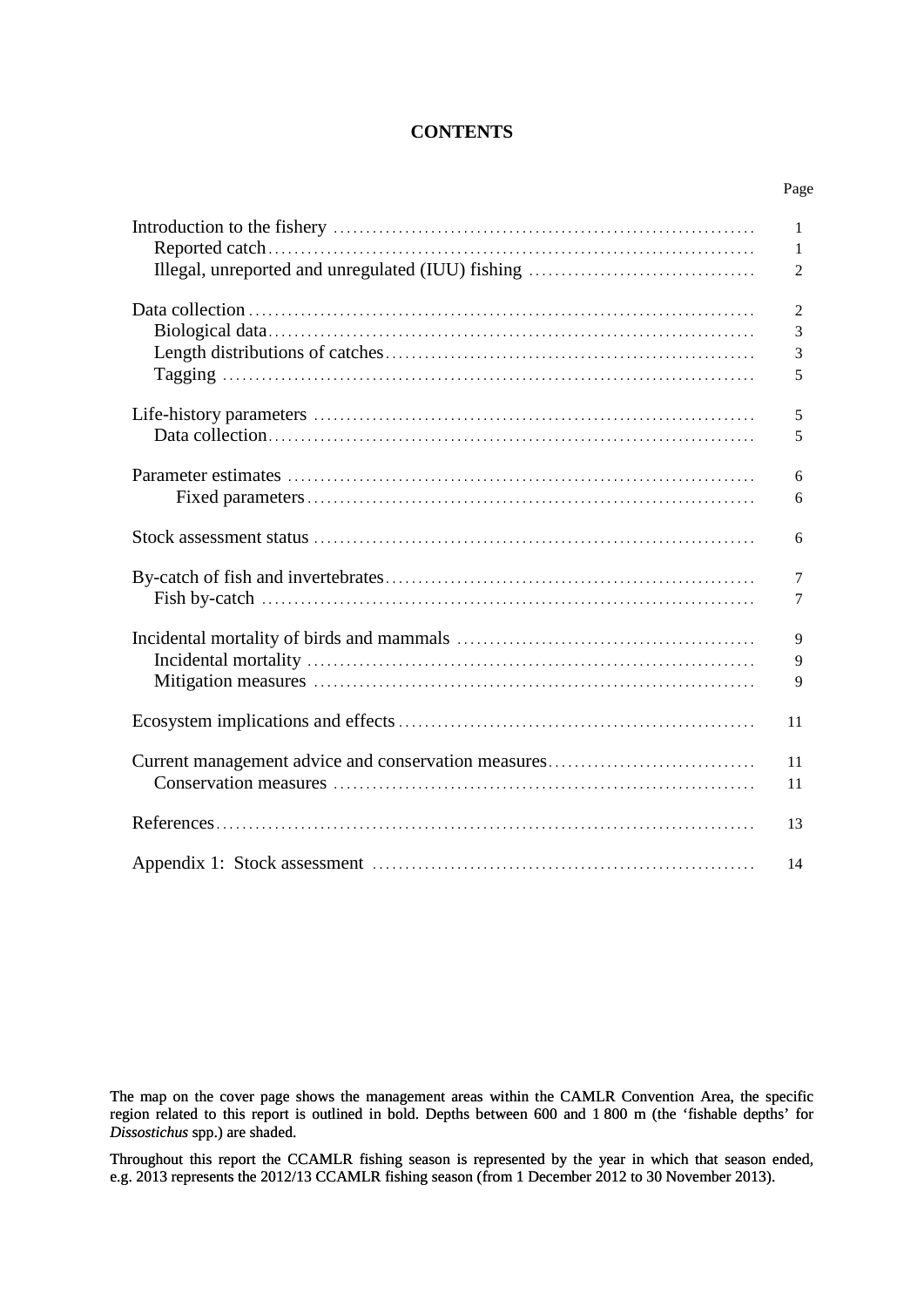# **FISHERY REPORT 2013:** *DISSOSTICHUS ELEGINOIDES* **HEARD ISLAND, AUSTRALIAN EEZ (DIVISION 58.5.2)**

## **Introduction to the fishery**

1. This report describes the licensed fishery for Patagonian toothfish (*Dissostichus eleginoides*) in the Australian Fishing Zone (AFZ) in Division 58.5.2. The area includes the AFZ surrounding Heard Island and McDonald Islands located on the Kerguelen Plateau between  $50^{\circ} - 56^{\circ}$ S and  $67^{\circ} - 79^{\circ}$ E.

2. The fishery began in 1997 as a trawl fishery, with the introduction of longline fishing in 2003. Both fishing methods continued until 2013, with an increasing proportion of longline fishing in each year.

3. The fishery is managed by the Australian Fisheries Management Authority (AFMA) under the precautionary principles of CCAMLR, setting an annual catch limit based on the scientific advice from CCAMLR. The current limits on the exploratory fishery for *Dissostichus* spp. in Division 58.5.2 are described in Conservation Measure (CM) 41-08. At the commencement of the fishery, the catch limit was 3 800 tonnes but has since been reduced and since 2012 has remained at 2 730 tonnes.

4. In the 2013 season, which extended from 1 December 2012 to 30 November 2013, the longline fishery was active from 20 December 2012 and the trawl fishery was active throughout the whole season. Three vessels undertook longline fishing and one vessel undertook trawling.

# **Reported catch**

5. The historical catches of *D. eleginoides* in Division 58.5.2 are provided in Table 1.

6. Over the past 10 seasons, the reported catch in this fishery peaked at 2 864 tonnes in 2004, which accounted for 99.5% of the catch limit set for that year.

7. In 2013, the final reported catch of 2 718 tonnes accounted for 99.5% of the catch limit of 2 730 tonnes.

8. The catch limit was exceeded in 2011 by 1% when the catch of 2 564 tonnes surpassed the catch limit of 2 550 tonnes.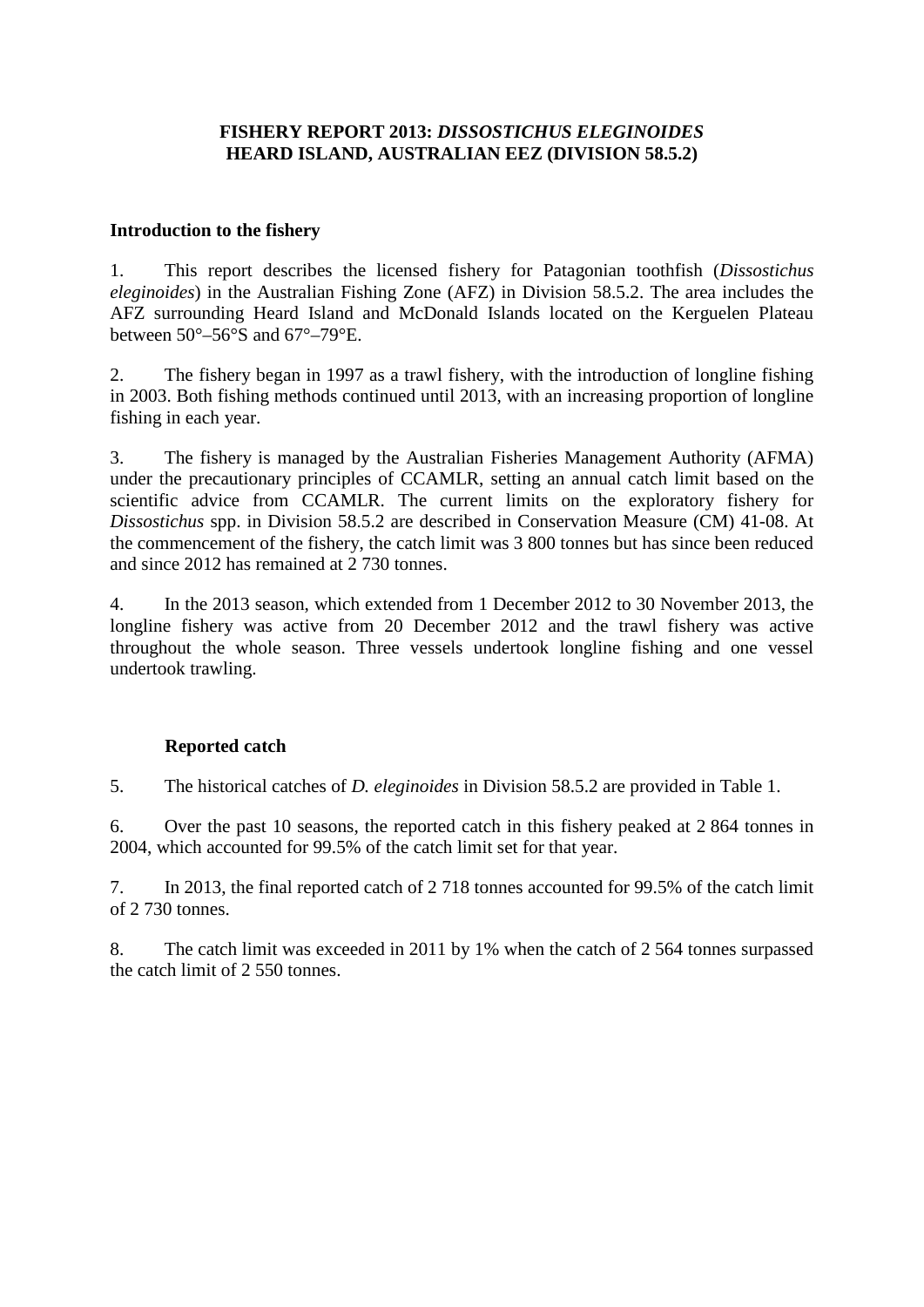| Season | Catch limit |          |          | Reported catch (tonnes) |       | Estimated                    |
|--------|-------------|----------|----------|-------------------------|-------|------------------------------|
|        | (tonnes)    | Longline | Pot      | Trawl                   | Total | <b>IUU</b> catch<br>(tonnes) |
| 1997   | 3800        | 0        | $\theta$ | 1927                    | 1927  | 7117                         |
| 1998   | 3700        | 0        | $\theta$ | 3765                    | 3765  | 4150                         |
| 1999   | 3690        | 0        | $\Omega$ | 3547                    | 3547  | 427                          |
| 2000   | 3585        | 0        | $\theta$ | 3566                    | 3566  | 1154                         |
| 2001   | 2995        | $\theta$ | $\theta$ | 2980                    | 2980  | 2004                         |
| 2002   | 2815        | $\theta$ | $\Omega$ | 2756                    | 2756  | 3489                         |
| 2003   | 2879        | 270      | $\Omega$ | 2574                    | 2844  | 1274                         |
| 2004   | 2873        | 567      | $\Omega$ | 2296                    | 2864  | 531                          |
| 2006   | 2584        | 659      | 68       | 1801                    | 2528  | 74                           |
| 2005   | 2787        | 621      | $\Omega$ | 2122                    | 2744  | 265                          |
| 2007   | 2427        | 601      | $\theta$ | 1787                    | 2387  | $\theta$                     |
| 2008   | 2500        | 835      | $\Omega$ | 1445                    | 2280  | $\theta$                     |
| 2009   | 2500        | 1168     | 10       | 1287                    | 2464  | $\theta$                     |
| 2010   | 2550        | 1213     | 30       | 1215                    | 2459  | $\theta$                     |
| 2011   | 2550        | 1383     | 34       | 1148                    | 2564  | *                            |
| 2012   | 2730        | 1356     | $\Omega$ | 1361                    | 2717  | *                            |
| 2013   | 2730        | 2123     | 39       | 556                     | 2718  | *                            |

Table 1: Catch history for *Dissostichus eleginoides* in Division 58.5.2. (Source: STATLANT data for past seasons and catch and effort reports for current season, past reports for IUU catch.)

\* Not estimated

### **Illegal, unreported and unregulated (IUU) fishing**

9. Due to increased surveillance, IUU fishing has virtually been eliminated inside Division 58.5.2 and there have been no official reports of IUU fishing in Division 58.5.2 since 2007 (Table 1). Following the recognition of methodological issues in its assessment, no estimates of the IUU catch of *Dissostichus* spp. have been provided since 2010 (SC-CAMLR-XXIX, paragraph 6.5).

### **Data collection**

10. Catch limits for CCAMLR's fisheries for *D. mawsoni* and *D. eleginoides* for the 'assessed' fisheries in Subareas 48.3, 88.1 and 88.2 and Division 58.5.2 are set by CCAMLR using fully integrated assessments; more basic approaches are used for the 'data-poor' fisheries (in Subarea 48.6 and in Area 58 outside the exclusive economic zones (EEZs)).

11. In order to obtain the data necessary for a stock assessment, catch limits for research fishing by commercial vessels are set at a level intended to provide sufficient information (including sufficient recaptures of tagged fish) to achieve a stock assessment within a time period of 3–5 years. These catch limits are also set so that they provide reasonable certainty that exploitation rates at the scale of the stock or research unit will not negatively impact the stock. Appropriate exploitation rates are based on estimates from areas with assessed fisheries and are not more than 3–4% of the estimated stock size. In the case of the fisheries in Division 58.5.2, the assessment is for *D. eleginoides* and the collection of the data required for the assessments is described below.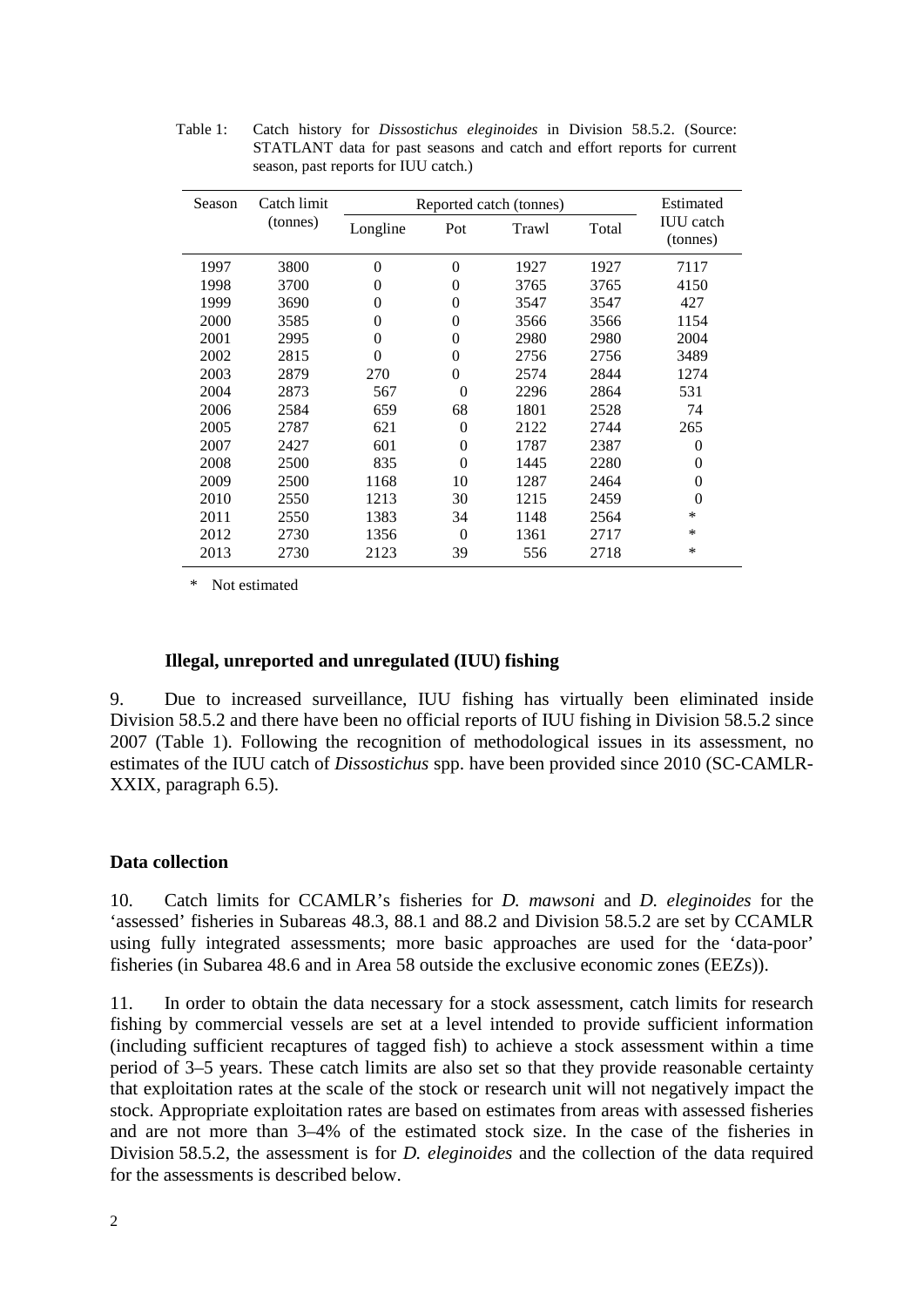# **Biological data**

12. The collection of biological data is conducted as part of the CCAMLR Scheme of International Scientific Observation and includes representative samples of length, weight, sex and maturity stage, as well as collection of otoliths for age determination of the target and most frequently taken by-catch species.

# **Length distributions of catches**

13. The highest number of length measurements, with >50 000 fish measured, was recorded from this division along with Division 58.5.1 and Subarea 48.3.

14. The median length of *D. eleginoides* recorded in Division 58.5.2 was 97 cm, with these larger fish being recorded in the more southern portion of the division than smaller fish.

15. The length-frequency distributions of *D. eleginoides* caught by trawl and by longline in Division 58.5.2 for all years in which more than 150 fish were measured are presented in Figures 2 and 3 respectively.

16. The majority of *D. eleginoides* caught by trawl measured between 30 and 100 cm while those caught by longline measured between 50 and 125 cm. The modal size of fish caught in the trawl fishery (Figure 2) was smaller (~50–60 cm) in all seasons than those for longline (~70–80 cm) (Figure 3). The length-frequency distribution for the longline fishery includes larger fish because of gear selectivity and because the longline fishery occurs in deeper water where larger toothfish occur. These length-frequency distributions are unweighted (i.e. they have not been adjusted for factors such as the size of the catches from which they were collected). The interannual variability exhibited in the figure may reflect differences in the fished population but is also likely to reflect changes in the gear used, the number of vessels in the fishery and the spatial and temporal distribution of fishing.

17. The difference in selectivities between trawl and longline sub-fisheries in Division 58.5.2 was estimated using large amounts of catch-at-age data for the first time in WG-FSA-09/20. The work of Welsford et al. (2009) confirmed previous modelling studies indicating that pot and longline gear is able to catch older fish (>20 years) more efficiently than trawl gear. For trawl gear, selectivity is high for 6-year-old fish and effectively declines to zero for fish older than 20 years.

18. Interannual variability in unweighted length frequencies may reflect differences in the fished population but is also likely to be affected by changes in factors such as the characteristics/number of vessels in the fishery and the spatial and temporal distribution of fishing. A description of how length data are used in assessments is provided in the commercial catch-at-age and catch-at-length data section of this report.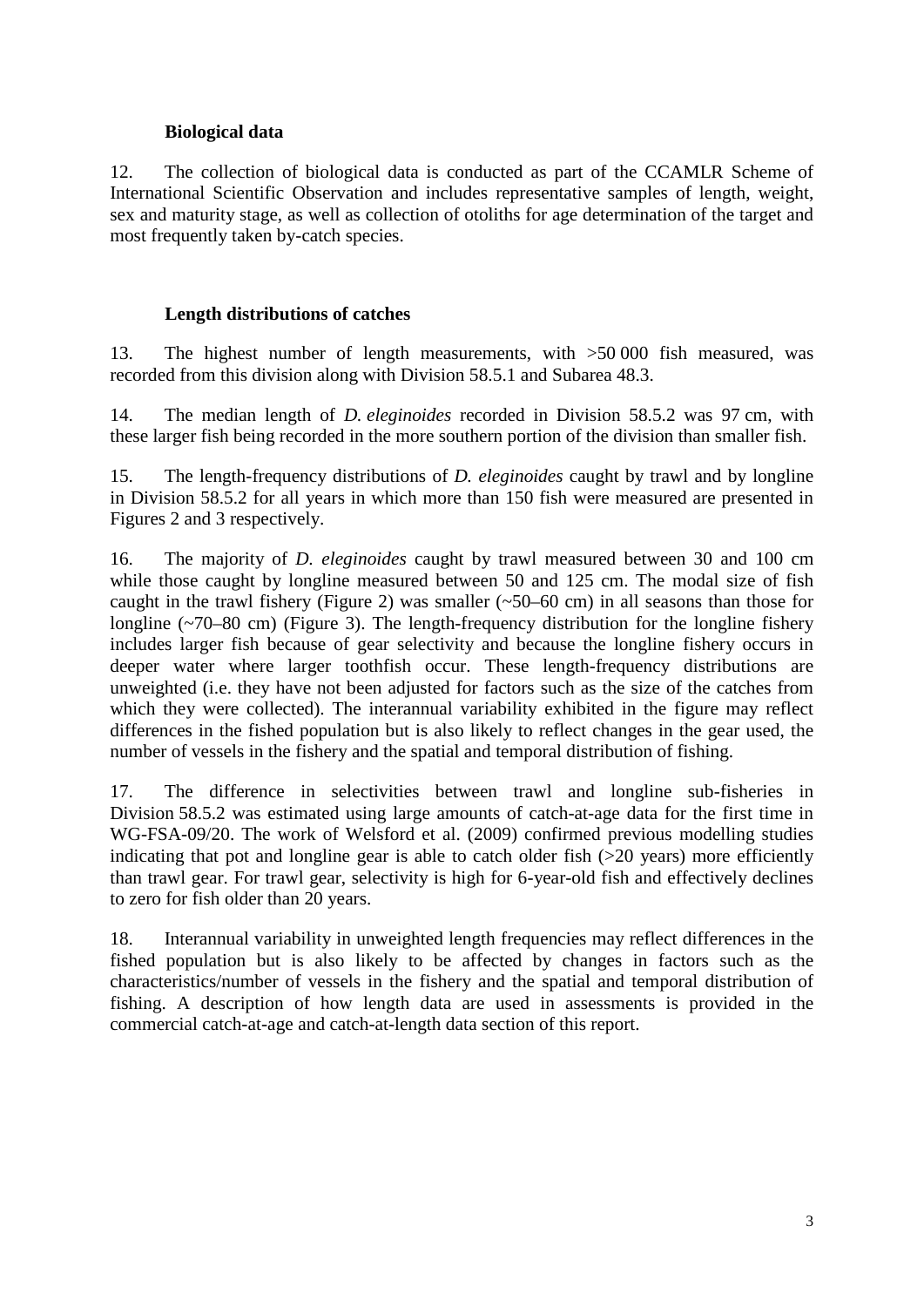

Figure 2: Annual length-frequency distributions of *Dissostichus eleginoides* caught by trawl in the Australian EEZ in Division 58.5.2. The number of hauls from which fish were measured (N) and the number of fish measured (n) in each year are provided. Note: length-frequency distributions are only presented for those years/SSRUs in which the number of fish measured was >150.



Figure 3: Annual length-frequency distributions of *Dissostichus eleginoides* caught by longline in the Australian EEZ in Division 58.5.2. The number of hauls from which fish were measured (N) and the number of fish measured (n) in each year are provided. Note: length-frequency distributions are only presented for those years/SSRUs in which the number of fish measured was >150.

19. *Dissostichus eleginoides* occurs throughout the Heard Island and McDonald Islands area of the Kerguelen Plateau in Division 58.5.2, from shallow depths near Heard Island to at least 3 000 m depth around the periphery of the plateau. Fish smaller than 60 cm total length are predominantly distributed on the plateau in depths less than 500 m, where few areas of persistently high local abundance having been discovered. As fish grow, they move to deeper waters and are recruited to the fishery on the plateau slopes in depths of 450 to 800 m where they are vulnerable to trawling. Some areas of high local abundance comprise the main trawling grounds where the majority of fish caught are between 50 and 75 cm total length (TL) (Figure 2). Older larger fish are seldom caught by trawling, and there is evidence from tag recaptures and size distribution of the catch by depth that these fish move into deeper water (>1 000 m depth) where they are caught by longline. This method mostly operates in depths between 1 000 and 1 800 m and predominantly catches fish >1 000 mm TL.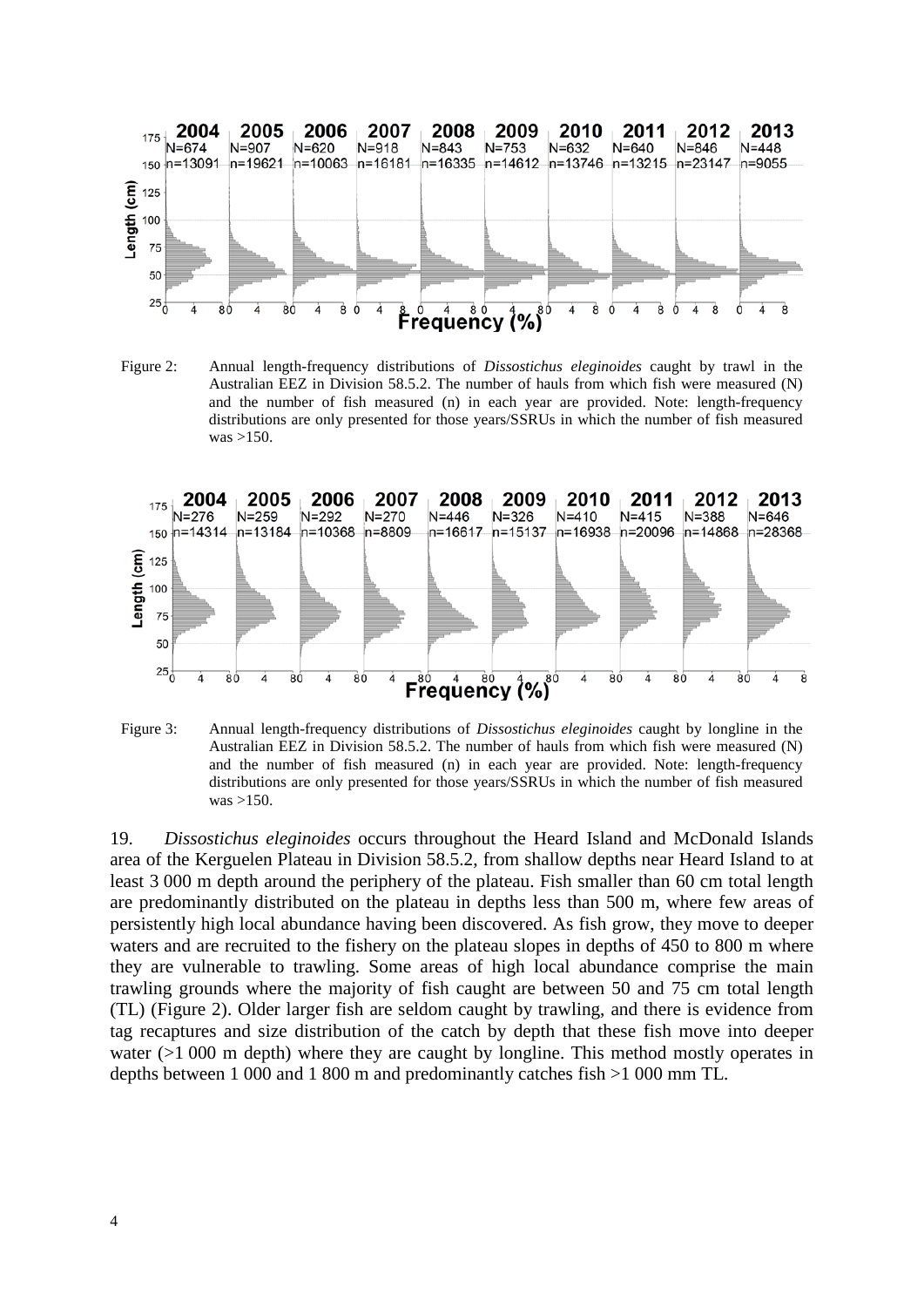# **Tagging**

20. A tagging study has been undertaken in Division 58.5.2 since 1998. Numbers of tagreleases and recaptures up to 2007 are provided in Candy and Constable (2008) and WG-FSA-07/48 Rev. 1. It is anticipated that, as the spatial extent of fishing effort increases, these data will provide important inputs to future integrated assessments.

21. Historically, the tagging program has been largely restricted to the main trawl ground B (Candy and Constable, 2008). At present, the small spatial extent of the program and the limited mixing of the population to other areas restrict the ability to undertake a comprehensive stock assessment. These data are therefore not utilised in the integrated assessment. However, the tag data from trawl ground B were used to estimate natural mortality independently of the CASAL assessment as described in Candy et al. (2011).

# **Life-history parameters**

22. The life history of *D. eleginoides* is characterised by slow growth, low fecundity and late maturity. *Dissostichus eleginoides* is a large long-lived fish of the family Nototheniidae. In Division 58.5.2, fish up to 175 cm long and older than 35 years of age have been found (Welsford et al., 2011). *Dissostichus eleginoides* are widespread across the entire Kerguelen Plateau and are known to move long distances across the plateau associated with the different stages of the life cycle. On maturation they migrate to a few discrete spawning locations, with tagging studies showing migrations of more than 2 500 km (Welsford et al., 2011).

23. *Dissostichus eleginoides* of Heard Island and McDonald Islands as well as Kerguelen, Crozet and Marion/Prince Edward Islands appear to be genetically homogenous (Appleyard et al., 2004) and distinctly different from those at more distant locations such as South Georgia and Macquarie Island (Appleyard et al., 2002). This genetic homogeneity, combined with results from tagging data which show movement of some fish from Heard Island to Kerguelen and Crozet Islands (Williams et al., 2002; WG-FSA-07/48 Rev. 1; Welsford et al., 2011), suggests that a metapopulation of *D. eleginoides* exists in the Indian Ocean sector.

# **Data collection**

24. Length frequency and biological data (sex and gonad stage) of *D. eleginoides* and by-catch species have been collected by scientific observers on all commercial trips for the duration of the fishery. The data collected are provided to the Australian government (Australian Antarctic Division and AFMA) and to the CCAMLR Secretariat. Similar length frequency and biological data were collected in the random stratified trawl surveys conducted each year at Heard Island. The surveys cover a geographic area over the whole of the plateau shallower than 1 000 m to determine abundance of *D. eleginoides*. These surveys have been conducted since 1990 with survey designs described in detail in WG-FSA-06/44 Rev. 1, and for the 2013 survey in WG-FSA-13/21.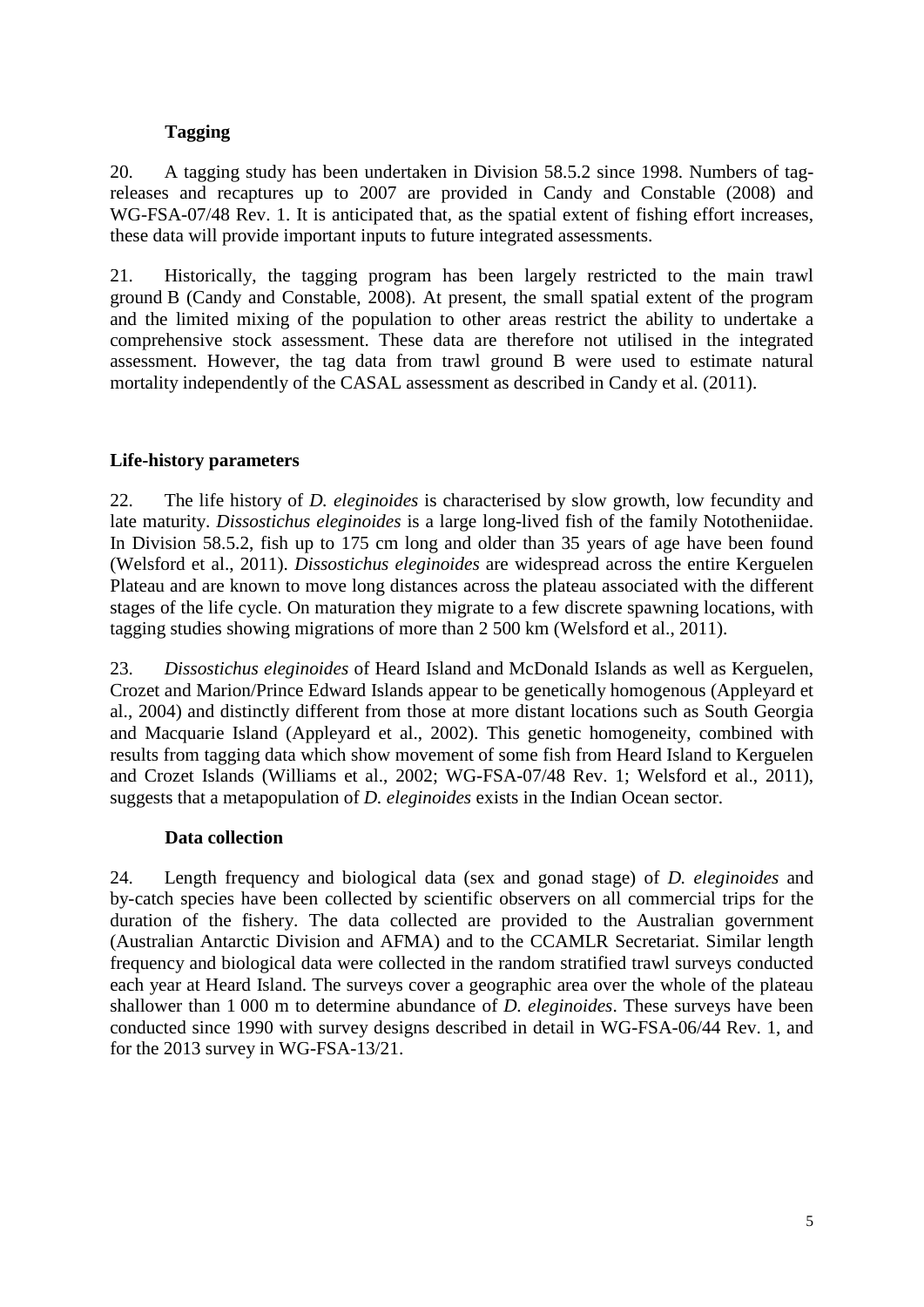### **Parameter estimates**

25. An integrated stock assessment is carried out biennially which is peer reviewed by the Working Group on Fish Stock Assessment (WG-FSA) of CCAMLR (last assessment in WG-FSA-13/24).

### Fixed parameters

26. A natural mortality estimate of  $M = 0.155$  was derived from catch-at-age and aged mark-recapture data (Candy et al., 2011; Candy, 2011, for the simulation method) and used in the stock assessments since 2011, while  $M = 0.13$  was used in assessments prior to 2011.

27. Between 1997 and 2011, over 10 000 *D. eleginoides* were aged using otoliths of individuals caught by commercial fishing, research surveys and mark-recapture experiments (WG-FSA-09/21; WG-SAM-09/09; WG-FSA-11/24). Tables of numbers of fish aged, lengthfrequency data, and effective sample sizes for catch-at-length and catch-at-age proportions by sub-fishery and year are provided in WG-FSA-11/24.

### **Stock assessment status**

28. Data from the random stratified trawl surveys, commercial catch and length data and biological data on age, growth and mortality provided input to the integrated stock assessment model assessed biennially for this fishery. The 2011 model was a combined-sex, single-area and three-season model, with spawning occurring on 1 July. The fisheries were divided into three trawl and five longline fisheries on a geographical basis.

29. The 2011 assessment (WG-FSA-11/24) estimated a virgin stock biomass  $(B_0)$  of 86 400 tonnes and the spawning stock in 2011 at 0.63 of virgin biomass. Annual estimates of spawning stock biomass (SSB), SSB status relative to virgin SSB, and year-class strength (YCS) are given in Table 2. Based on this assessment, the estimated long-term yield that satisfies the CCAMLR harvest control rules was 2 730 tonnes with a depletion probability of 0.001 and an escapement probability of 0.501.

30. An assessment was conducted in 2013 and the results were presented in WG-FSA-13/24 (see Appendix 1). WG-FSA-13 considered several scenarios on which to base management advice but had insufficient time to conclude the assessment that took account of assessment scenarios raised at the meeting, notably the inclusion of a stock-recruitment relationship, removal of the influence of two of the trawl fisheries and exclusion of the estimate of YCS in 2009 (SC-CAMLR-XXXII, Annex 6, paragraphs 4.47 to 4.53). In addition, advised catches and biomass status of the stock were conditional on the CASAL assessment version in which the model was fitted (SC-CAMLR-XXXII, Annex 6). As a result, the advice from the 2011 assessment was carried forward to 2014, the details of which can be found in SC-CAMLR-XXXII, Annex 6.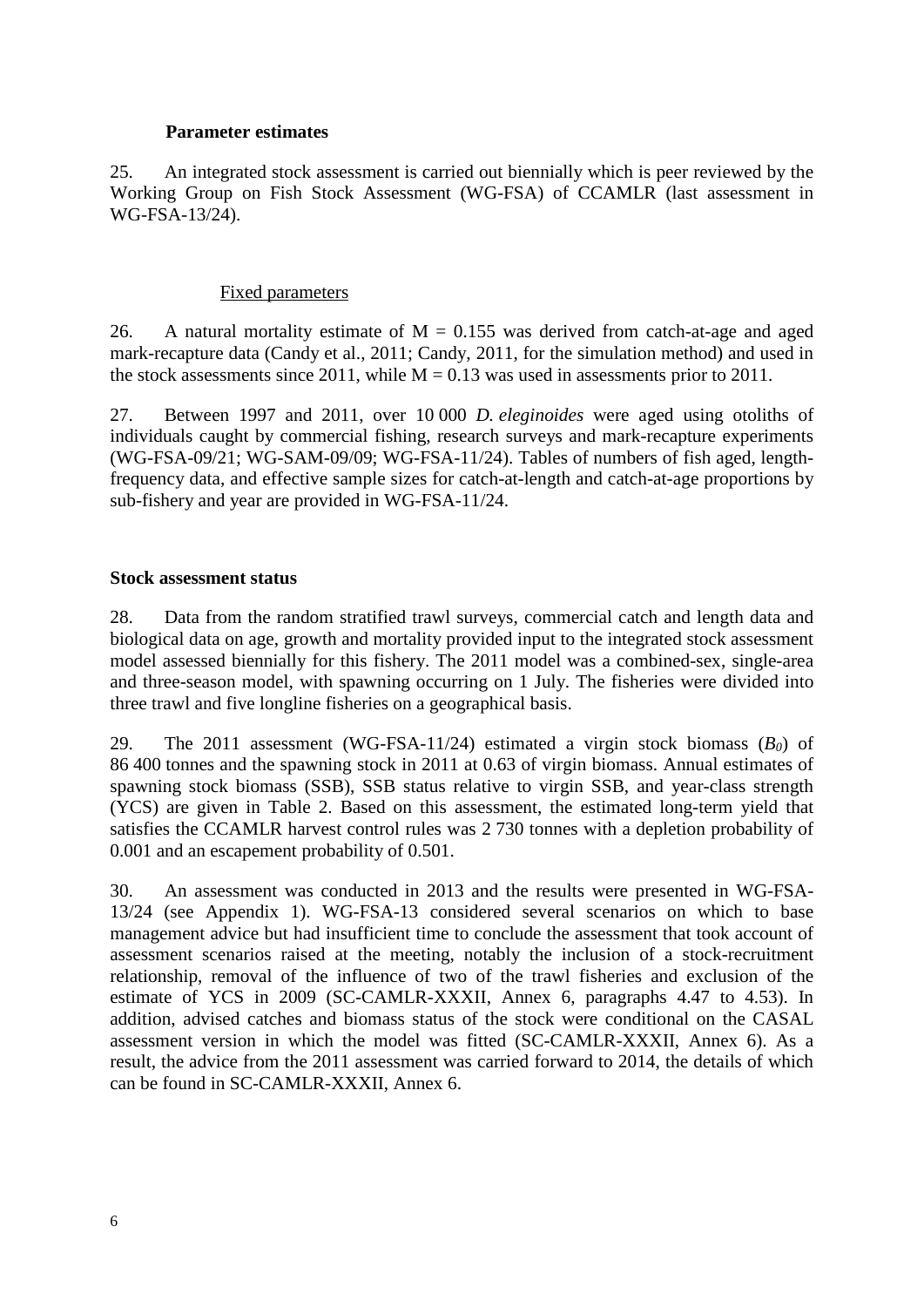| Year | SSB (tonnes) | SSB status | YCS  |
|------|--------------|------------|------|
| 1997 | 82 678       | 0.96       | 1.56 |
| 1998 | 79 476       | 0.92       | 2.21 |
| 1999 | 76427        | 0.88       | 2.00 |
| 2000 | 74 764       | 0.87       | 2.51 |
| 2001 | 72889        | 0.84       | 3.93 |
| 2002 | 70 783       | 0.82       | 0.40 |
| 2003 | 68 266       | 0.79       | 4.76 |
| 2004 | 66 244       | 0.77       | 1.57 |
| 2005 | 63 910       | 0.74       | 5.93 |
| 2006 | 62436        | 0.72       | 3.01 |
| 2007 | 60896        | 0.70       | 4.24 |
| 2008 | 59 343       | 0.69       | 1.00 |
| 2009 | 57879        | 0.67       | 1.00 |
| 2010 | 56 008       | 0.65       | 1.00 |
| 2011 | 54 340       | 0.63       | 0.00 |

Table 2: Annual estimates of spawning stock biomass (SSB), SSB status relative to  $B_0$ , and year-class strength (YCS).

31. The Scientific Committee agreed it was important to consider the following work (Annex 6, paragraph 4.53):

- (i) update the age data used in the assessment to include all recent years for which the information is available
- (ii) review the tagging data available for inclusion on the assessment, including:
	- (a) an analysis of the spatial and temporal patterns of releases and recaptures, including linkage with other stocks
	- (b) localised and stock-based estimates of abundance using Petersen estimators
	- (c) sensitivity tests when including tag-recapture information in the CASAL stock assessment
- (iii) compare MCMC runs with covariance matrix resampling for stock projections for this stock
- (iv) evaluate the consequence, including information from ALKs and externally estimated growth functions that account for length-based selectivity in the model.

## **By-catch of fish and invertebrates**

### **Fish by-catch**

32. A number of conservation measures, which ensure that impacts on the target and other species are minimised, currently apply to this fishery. CMs 33-02 specifies that there should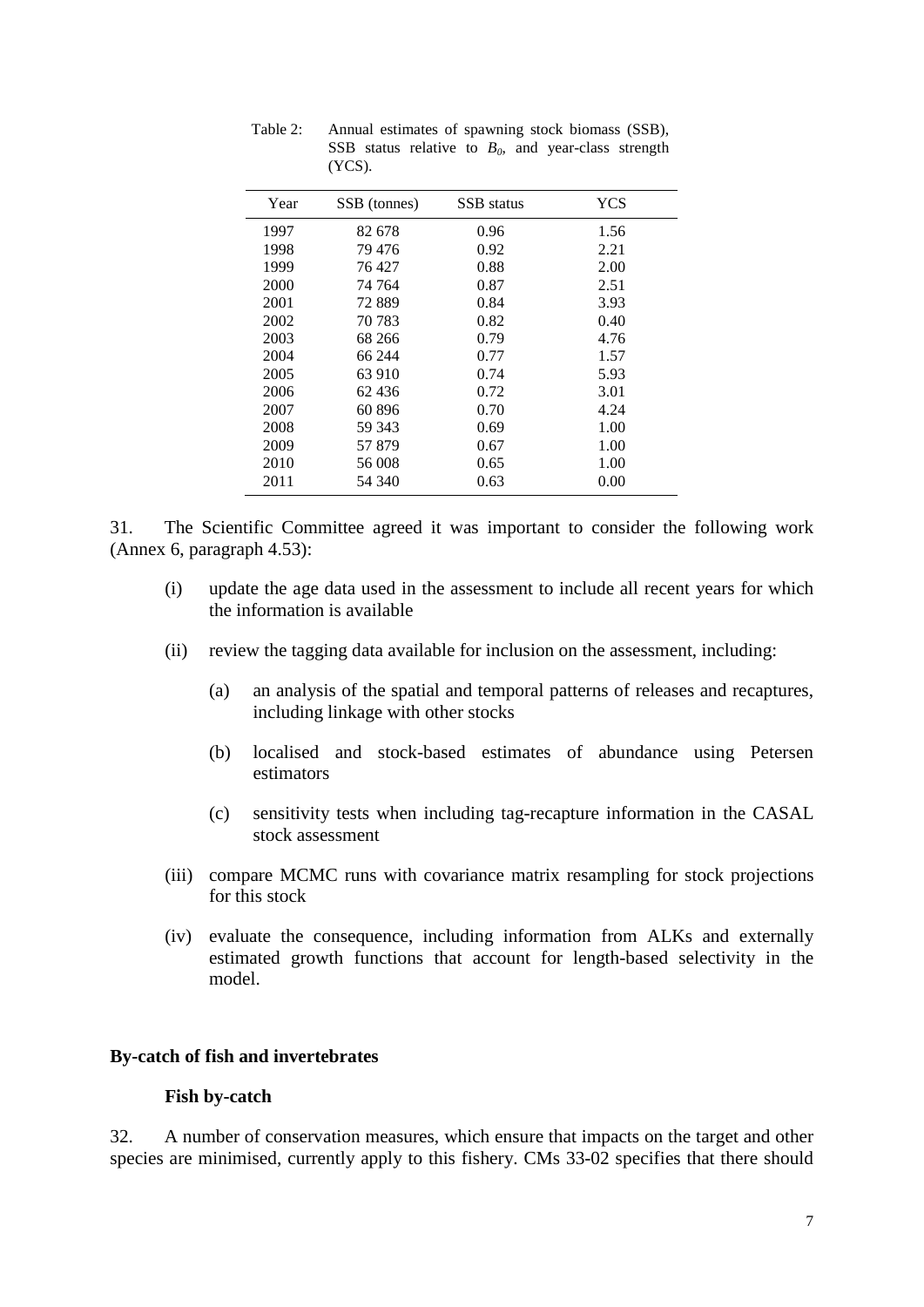be no directed fishing other than for the target species, the by-catch limits for incidentally caught species and the move-on rules if the limits for any one haul are exceeded.

33. Catch limits for by-catch species groups (macrourids, rajids and other species) are defined in CM 33-02 and provided in Table 3.

| Season |                   | Macrourids       |                         |          |                   |          | Rajids                  |       |          |  |
|--------|-------------------|------------------|-------------------------|----------|-------------------|----------|-------------------------|-------|----------|--|
|        | Catch             |                  | Reported catch (tonnes) |          | Catch             |          | Reported catch (tonnes) |       | Number   |  |
|        | limit<br>(tonnes) | Longline         | Trawl                   | Total    | limit<br>(tonnes) | Longline | Trawl                   | Total | released |  |
| 1997   |                   | $\theta$         | $\theta$                | $\Omega$ |                   | $\theta$ | 3                       | 3     |          |  |
| 1998   |                   | $\overline{0}$   | $\theta$                | $\theta$ | 120               | 0        | 3                       | 3     |          |  |
| 1999   |                   | 0                | 1                       | 1        |                   | 0        | 2                       | 2     |          |  |
| 2000   |                   | $\overline{0}$   | 4                       | 4        |                   | $\theta$ | 6                       | 6     |          |  |
| 2001   |                   | 0                |                         | 1        | 50                | 0        | 5                       | 5     |          |  |
| 2002   | 50                | $\boldsymbol{0}$ | 4                       | 4        | 50                | 0        | 4                       | 4     |          |  |
| 2003   | 465               | 3                | 1                       | 4        | 120               | 7        | 27                      | 33    |          |  |
| 2004   | 360               | 42               | 3                       | 46       | 120               | 62       | 14                      | 76    | 155      |  |
| 2005   | 360               | 72               | 2                       | 74       | 120               | 71       | 8                       | 79    | 8412     |  |
| 2006   | 360               | 26               | 1                       | 27       | 120               | 17       | 19                      | 36    | 3814     |  |
| 2007   | 360               | 61               | 5                       | 66       | 120               | 8        | 10                      | 18    | 7 886    |  |
| 2008   | 360               | 81               | 5                       | 86       | 120               | 13       | 9                       | 22    | 9799     |  |
| 2009   | 360               | 110              | 2                       | 112      | 120               | 15       | 16                      | 32    | 10738    |  |
| 2010   | 360               | 100              | 3                       | 103      | 120               | 11       | 18                      | 29    | 19 3 19  |  |
| 2011   | 360               | 147              | 4                       | 151      | 120               | 11       | 3                       | 14    | 7 1 6 4  |  |
| 2012   | 360               | 89               | 3                       | 92       | 120               | 7        | 3                       | 9     | 8484     |  |
| 2013   | 360               | 105              | 3                       | 108      | 120               | 10       | 26                      | 36    | 13 1 14  |  |

Table 3: Catch history for by-catch (macrourids and rajids), including catch limits and number of rajids released alive, in Division 58.5.2. Catch limits are for the whole fishery (see CM 33-03 for details). (Source: fine-scale data.)

34. The by-catch limits for macrourids (*Macrourus carinatus*) are based on assessments carried out in 2002 and 2003 (SC-CAMLR-XXII, Annex 5, paragraphs 5.244 to 5.249) and for rajids (*Bathyraja* sp.) limits were set in 1997 (SC-CAMLR-XVI, paragraphs 5.119 to 5.122).

35. By-catch in the toothfish trawl fisheries is generally less than 10% of the total catch. Landed by-catch in the longline fisheries ranged from 6 to 13% of the total catch, and including cut-offs revised these estimates to between 11 and 26% of the total catch. No by-catch species was caught in quantities approaching the catch limit.

36. An analysis of the by-catch species *Channichthys rhinoceratus* and *Lepidonotothen squamifrons* indicated that both species are widespread over the plateau in depths of <1 000 m (WG-FSA-12/24). The catch limits of *C. rhinoceratus* and *L. squamifrons* are based on assessments carried out in 1998 (SC-CAMLR-XVII, Annex 5). Over the past 10 years, the catches of each of these species were well below the limits set by CCAMLR (Table 4).

37. Length–weight relationships, length-at-maturity data and estimates of abundance from survey data for rajids were presented in WG-FSA-05/70, details of the skate tagging program in WG-FSA-08/55 and distribution and abundance of skates across the Kerguelen Plateau in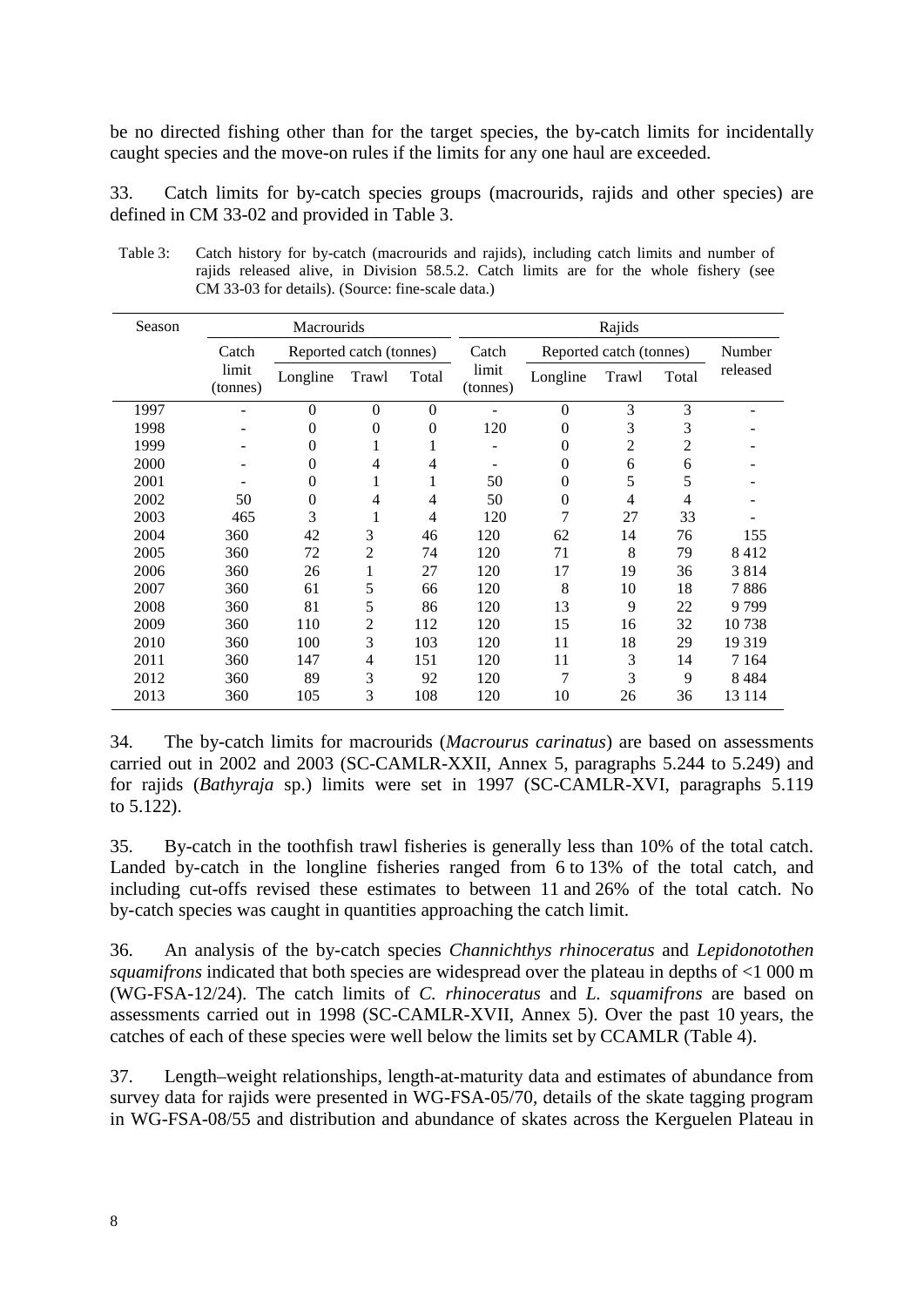WG-FSA-09/43. An update on the skate tagging program was presented in WG-FSA-13/22, showing a recapture rate of <1% and an average distance between release and recapture of 4 n miles.

# **Incidental mortality of birds and mammals**

# **Incidental mortality**

38. A summary of the historic seabird mortality by longline in the Australian EEZ in Division 58.5.2 for the past 10 years is presented in Table 5. The three most common species injured or killed in the fishery were the Cape petrel *(Daption capense*), black-browed albatross (*Thalassarche melanophrys*) and white-chinned petrel (*Procellaria aequinoctialis*).

39. In 2013, there were four seabird mortalities observed inside the Australia EEZ in Division 58.5.2, including one *D. capense*, one *T. melanophrys* (Table 5) and one southern giant petrel (*Macronectes giganteus*).

40. The level of risk of incidental mortality of seabirds in Division 58.5.2 is category 4 (average-to-high) (SC-CAMLR-XXX, Annex 8, paragraph 8.1).

41. Six southern elephant seal (*Mirounga leonina*) mortalities were reported in the longline fishery in Division 58.5.2 during 2013. Previously there had been no reports of marine mammal mortalities in the trawl fishery for Division 58.5.2 since 2004.

# **Mitigation measures**

42. CM 25-03 is in force to minimise the incidental mortality of seabirds and marine mammals during trawl fishing. Measures include developing gear configurations which minimise the chance of birds encountering the net, and the prohibition of discharge of offal and discards during the shooting and hauling of trawl gear.

43. Longline fishing is conducted in accordance with CMs 24-02 and 25-02 for the protection of seabirds so that hook lines sink beyond the reach of seabirds as soon as possible after being put in the water. Between them, these measures specify the weight requirements for different longline configurations and the use of streamer lines and a bird exclusion device to discourage birds from accessing the bait during setting and hauling. If three seabirds are caught in any one season, fishing during the season extension is to cease immediately for that vessel.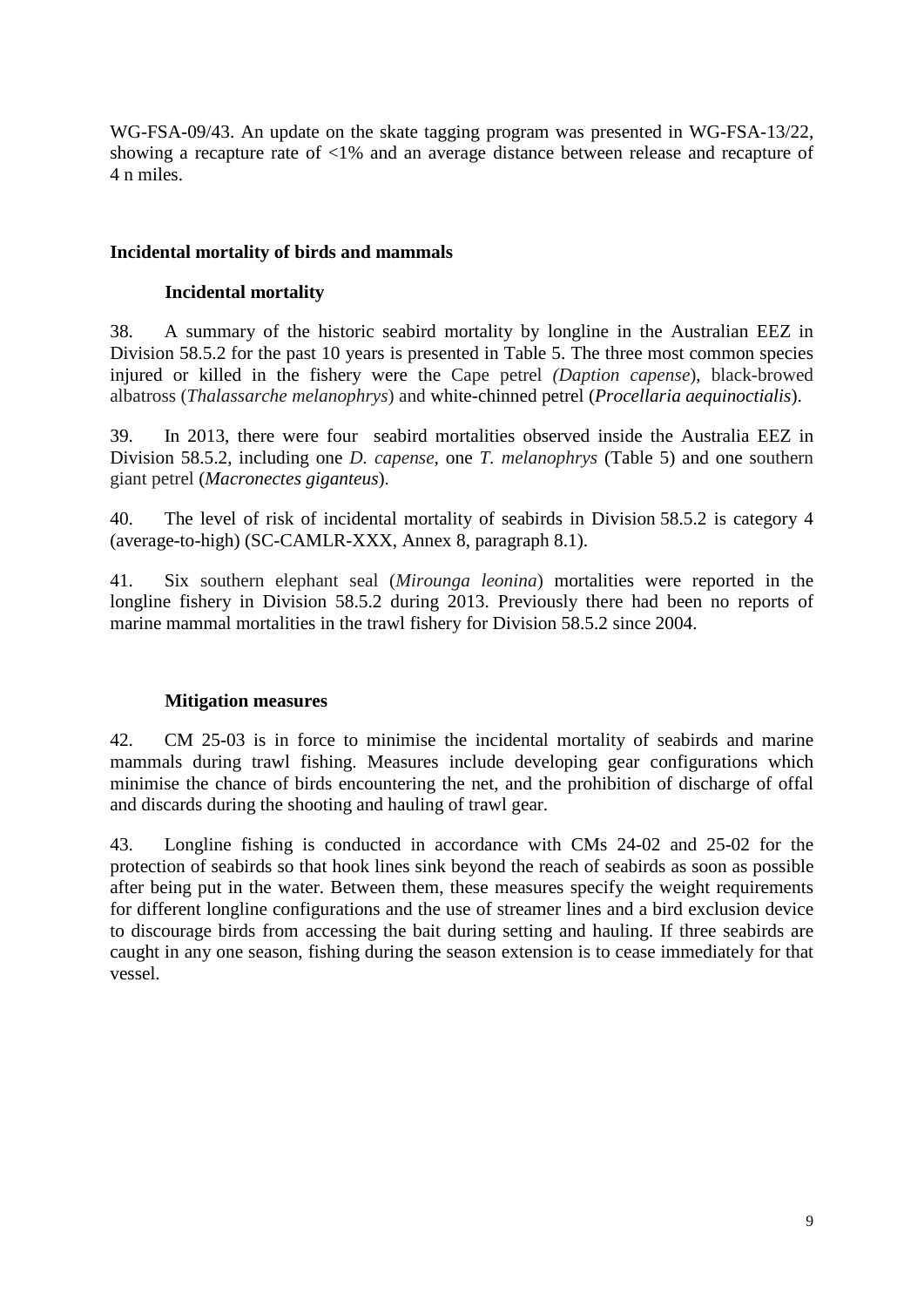| Season |             | Channichthys rhinoceratus |                         |       | Lepidonotothen squamifrons |          |                         | Other species |             |          |                         |       |
|--------|-------------|---------------------------|-------------------------|-------|----------------------------|----------|-------------------------|---------------|-------------|----------|-------------------------|-------|
|        | Catch limit |                           | Reported catch (tonnes) |       | Catch limit                |          | Reported catch (tonnes) |               | Catch limit |          | Reported catch (tonnes) |       |
|        | (tonnes)    | Longline                  | Trawl                   | Total | (tonnes)                   | Longline | Trawl                   | Total         | (tonnes)    | Longline | Trawl                   | Total |
| 2004   | 150         | $\theta$                  |                         |       | 80                         | $\Omega$ | 3                       | 3             | 50          |          | 16                      | 19    |
| 2005   | 150         | 0                         | 36                      | 36    | 80                         | $\Omega$ |                         | ◠             | 50          |          | 9                       | 12    |
| 2006   | 150         |                           | 32                      | 32    | 80                         | v        |                         |               | 50          |          |                         | 12    |
| 2007   | 150         |                           | 15                      | 15    | 80                         | $\Omega$ | 10                      | 10            | 50          |          | 4                       |       |
| 2008   | 150         |                           | 37                      | 37    | 80                         | U        | 20                      | 20            | 50          |          | 18                      | 21    |
| 2009   | 150         |                           | 53                      | 53    | 80                         | $\Omega$ | 27                      | 27            | 50          | 9        | 17                      | 26    |
| 2010   | 150         |                           | 78                      | 78    | 80                         | $\Omega$ | 48                      | 48            | 50          | h.       | 16                      | 22    |
| 2011   | 150         |                           | 25                      | 25    | 80                         |          | 27                      | 27            | 50          | 11       | h                       | 18    |
| 2012   | 150         |                           | 42                      | 42    | 80                         | $\Omega$ | 34                      | 34            | 50          |          |                         | 12    |
| 2013   | 150         |                           | 73                      | 73    | 80                         | 0        | 45                      | 45            | 50          | Q        | 26                      | 35    |

Table 4: Catch history for by-catch (*Channichthys rhinoceratus*, *Lepidonotothen squamifrons*) and other species in Division 58.5.2. Catch limits are for the whole fishery (see CM 33-02 for details). (Source: fine-scale data.)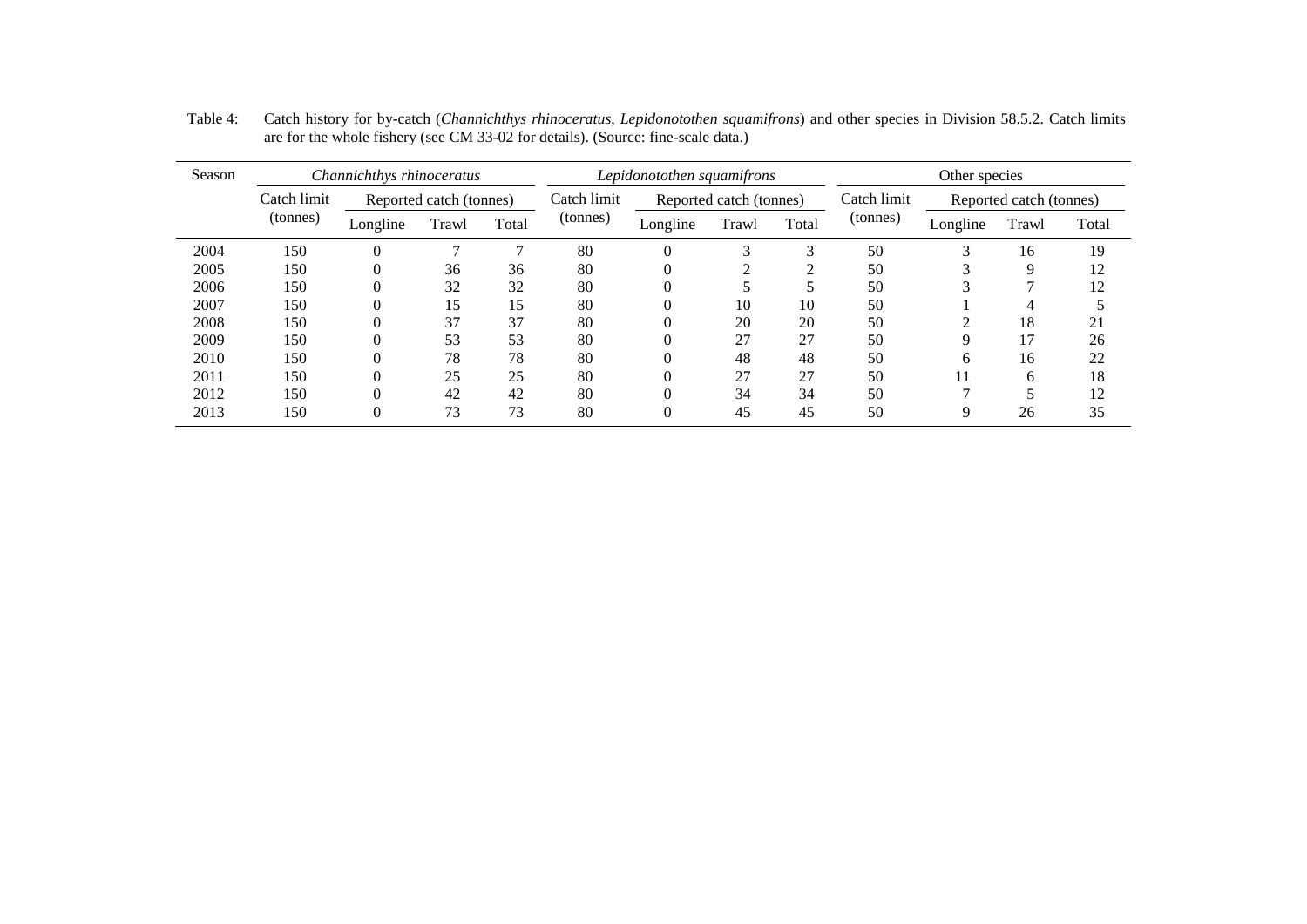| Season | Daption<br>capense | <i>Thalassarche</i><br>melanophris | Procellaria<br>aequinoctialis | Other |
|--------|--------------------|------------------------------------|-------------------------------|-------|
| 2004   |                    |                                    |                               | 3     |
| 2005   |                    | 7                                  | 6                             |       |
| 2006   | 1                  |                                    |                               |       |
| 2007   | 2                  |                                    |                               |       |
| 2008   |                    |                                    |                               | 2     |
| 2009   | 2                  |                                    |                               |       |
| 2010   | 5                  |                                    |                               | 1     |
| 2011   |                    |                                    |                               |       |
| 2012   |                    |                                    |                               |       |
| 2013   |                    | 1                                  |                               | 2     |
| Total  | 19                 | 9                                  | 9                             | 16    |

Table 5: Number of seabirds killed and injured in the fishery of the Australian EEZ in Division 58.5.2.

# **Ecosystem implications and effects**

44. Fishing gear deployed on the seabed can have negative effects on sensitive benthic communities. The potential impacts of fishing gear on the benthic communities in Division 58.5.2 are limited by the small size and number of commercial trawl grounds and the protection of large representative areas of sensitive benthic habitats from direct effects of fishing within the Heard Island and McDonald Islands Marine Reserve where fishing is prohibited, an IUCN Category 1a reserve (SC-CAMLR-XXI/BG/18). The marine reserve and associated conservation zone comprise around 17% of the area of the Australian EEZ around Heard Island and McDonald Islands and fall entirely within CCAMLR Division 58.5.2.

45. The Working Group noted that by-catch of benthos was monitored by observers in the early stages of the development of the fishery and that by-catch of benthos was much lower in areas that have subsequently become the main fishing grounds.

## **Current management advice and conservation measures**

### **Conservation measures**

46. The limits on the fishery for *D. eleginoides* in Division 58.5.2 are defined in CM 41-08. The limits in force and the advice of WG-FSA to the Scientific Committee are summarised in Table 6.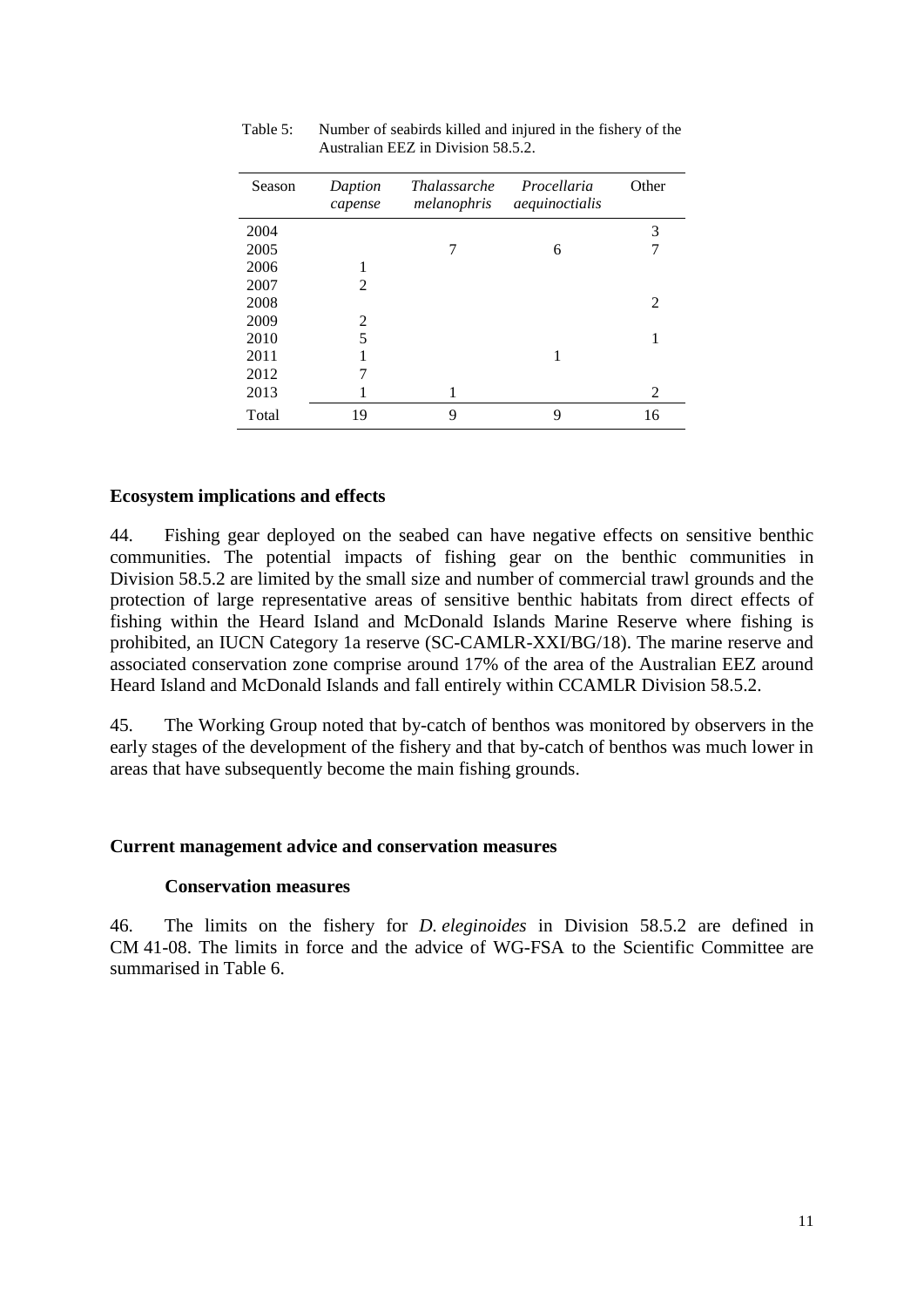|                             |                                                                                                                                                                                                                                                                                 | Advice for 2014 |
|-----------------------------|---------------------------------------------------------------------------------------------------------------------------------------------------------------------------------------------------------------------------------------------------------------------------------|-----------------|
| Element                     | Limit in force                                                                                                                                                                                                                                                                  |                 |
| Access (gear)               | Trawls or longlines or pots                                                                                                                                                                                                                                                     |                 |
| Catch limit                 | 2 730 tonnes west of 79°20'E (see CM 41-08)                                                                                                                                                                                                                                     | Carry forward   |
| Season:                     |                                                                                                                                                                                                                                                                                 |                 |
| Trawl and pot               | 1 December to 30 November                                                                                                                                                                                                                                                       | Carry forward   |
| Longline                    | 1 May to 14 September, with possible extension from 15 to 30<br>April and 15 September to 31 October each season for any vessel<br>that has demonstrated full compliance with CM 25-02 in the<br>previous season.                                                               | Carry forward   |
| By-catch                    | Fishing shall cease if the by-catch limit of any species, as set out<br>in CM 33-02, is reached:<br>Channichthys rhinoceratus 150 tonnes<br>Lepidonotothen squamifrons 80 tonnes<br>Macrourus spp. 360 tonnes<br>Skates and rays 120 tonnes.                                    | Carry forward   |
| Mitigation                  | In accordance with CMs 24-02, 25-02 and 25-03, minimisation of<br>risk of the incidental mortality of seabirds and marine mammals                                                                                                                                               | Carry forward   |
| <b>Observers</b>            | Each vessel to carry at least one scientific observer and may<br>include one additional CCAMLR scientific observer                                                                                                                                                              | Carry forward   |
| Data                        | Ten-day reporting system as in Annex 41-08/A<br>Monthly fine-scale reporting system as in Annex 41-08/A on<br>haul-by-haul basis<br>Fine-scale reporting system as in Annex41-08/A. Reported in<br>accordance with the CCAMLR Scheme of International Scientific<br>Observation | Carry forward   |
| Target species              | For the purpose of Annex 41-08/A, the target species is<br>Dissostichus eleginoides and the by-catch is any species other<br>than D. eleginoides.                                                                                                                               | Carry forward   |
| Jellymeat                   | Number and weight of fish discarded, including those with<br>jellymeat condition, to be reported. These catches count towards<br>the catch limit.                                                                                                                               | Carry forward   |
| Environmental<br>protection | Regulated by CM 26-01                                                                                                                                                                                                                                                           | Carry forward   |

| Table 6: |  |                                                    |  | Limits on the exploratory fishery for <i>Dissostichus eleginoides</i> in Division 58.5.2 in force |  |  |  |
|----------|--|----------------------------------------------------|--|---------------------------------------------------------------------------------------------------|--|--|--|
|          |  | (CM 41-08) and advice to the Scientific Committee. |  |                                                                                                   |  |  |  |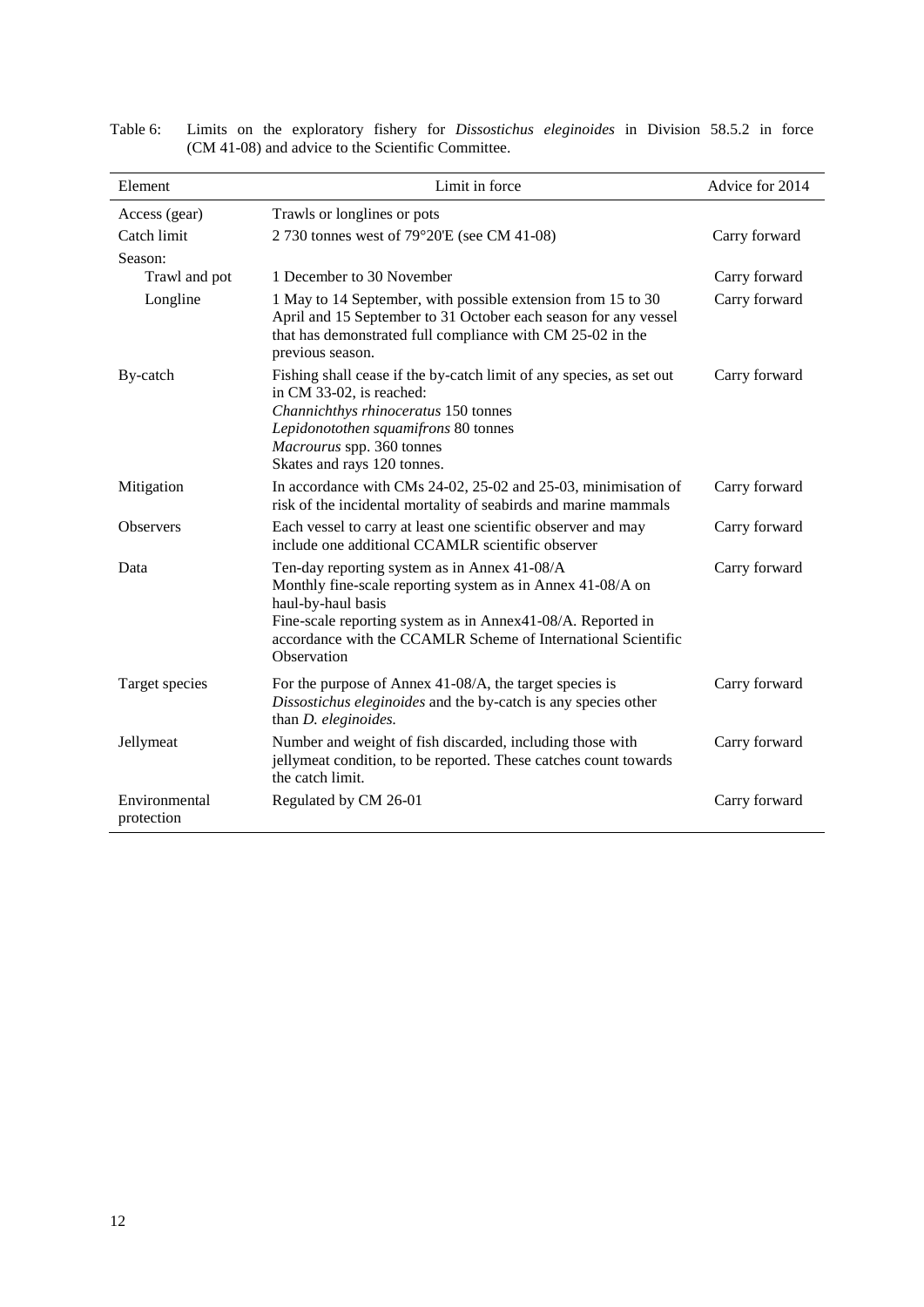### **References**

- Appleyard, S.A., R.D. Ward and R. Williams. 2002. Population structure of the Patagonian toothfish around Heard, McDonald and Macquarie Islands. *Ant. Sci*., 14: 364–373.
- Appleyard, S.A., R. Williams and R.D. Ward. 2004. Population genetic structure of Patagonian toothfish in the West Indian Ocean sector of the Southern Ocean. *CCAMLR Science*, 11: 21–32.
- Candy, S.G. 2004. Modelling catch and effort data using generalised linear models, the Tweedie distribution, random vessel effects and random stratum-by-year effects. *CCAMLR Science*, 11: 59–80.
- Candy, S.G. 2008. Estimation of effective sample size for catch-at-age and catch-at-length data using simulated data from the Dirichlet-multinomial distribution. *CCAMLR Science*, 15: 115–138.
- Candy, S.G. 2011. Estimation of natural mortality using catch-at-age and aged mark-recapture data: a multi-cohort simulation study comparing estimation for a model based on the Baranov equations versus a new mortality equation. *CCAMLR Science*, 18: 1–27.
- Candy, S.G. and A.J. Constable. 2008. An integrated stock assessment for the Patagonian toothfish, *Dissostichus eleginoides*, for the Heard and McDonald Islands using CASAL. *CCAMLR Science*, 15: 1–34.
- Candy, S.G., A.J. Constable, S. Candy, T. Lamb and R. Williams. 2007. A von Bertalanffy growth model for toothfish at Heard Island fitted to length-at-age data and compared to observed growth from mark–recapture studies. *CCAMLR Science*, 14: 43–66.
- Candy, S.G., D.C. Welsford, T. Lamb, J.J. Verdouw and J.J. Hutchins. 2011. Estimation of natural mortality for the Patagonian toothfish at Heard and McDonald Islands using catchat-age and aged mark-recapture data from the main trawl ground. *CCAMLR Science*, 18: 29–45.
- Francis, R.I.C. 2011. Data weighting in statistical fisheries stock assessment models. *Can. J. Fish. Aquat. Sci.,* 68: 1124–1138.
- Welsford, D.C., G.B. Nowara, S.G. Candy, J.P. McKinlay, J. Verdouw and J. Hutchins. 2009. Evaluating gear and season specific age–length keys to improve the precision of stock assessments for Patagonian toothfish at Heard Island and McDonald Islands. Final Report, Fisheries Research and Development Council project 2008/046.
- Welsford, D.C, S.G. Candy, T.D. Lamb, G.B. Nowara, A.J. Constable and R. Williams. 2011. Habitat use by Patagonian toothfish (*Dissostichus eleginoides* Smitt 1898) on the Kerguelen Plateau around Heard Island and the McDonald Islands. Kerguelen Plateau Symposium. *First International Scientific Symposium on the Kerguelen Plateau: Marine Ecosystem and Fisheries*: 125–136.
- Williams, R., G.N. Tuck, A.J. Constable and T. Lamb. 2002. Movement, growth and available abundance to the fishery of *Dissostichus eleginoides* Smitt, 1898 at Heard Island, derived from tagging experiments. *CCAMLR Science*, 9: 33–48.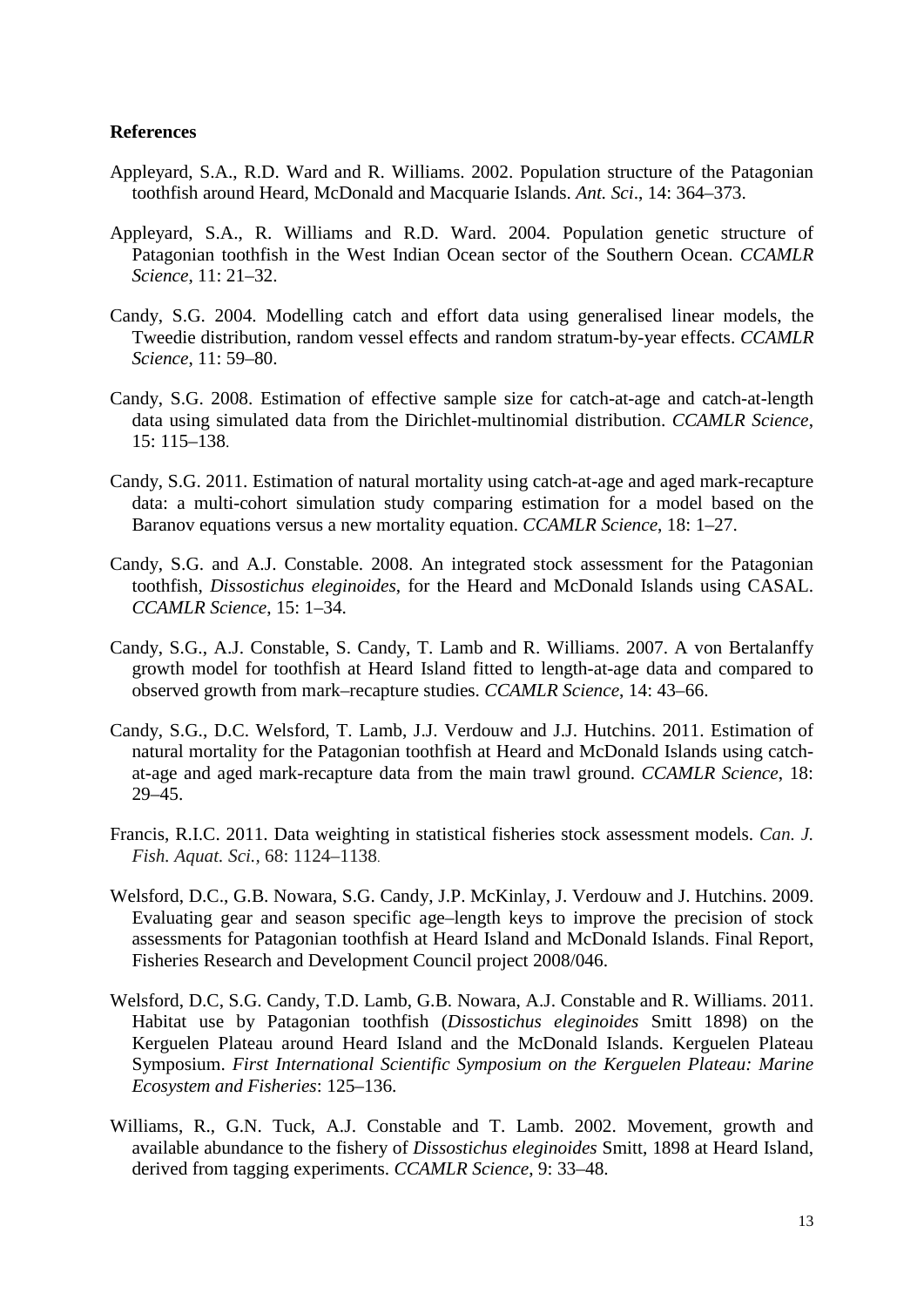### **STOCK ASSESSMENT**

A1. The following description of the stock assessment model for Heard Island and McDonald Islands toothfish fishery relates to the assessment model of 2011 (WG-FSA-11/24).

### **Model parameters**

### **Spatial and temporal coverage**

A2. The spatial and temporal coverage of the fishing for *D. eleginoides* used in the model is summarised in Table A1 (see also Candy and Constable, 2008). A minor amount of longline fishing has occurred in trawl ground B to date, while longline fishing has increased in areas other than the known grounds.

Table A1: Spatial and temporal coverage of historical fishing activity for *Dissostichus eleginoides* in Division 58.5.2, including summary codes for the different elements of the fishery (sub-fishery).  $f - sub-fishery$ ; s – season. The seasons are defined by the fishery being open to longline fishing, with season 1 from 1 December to 30 April, season 2 from 1 May to 30 September, and season 3 from 1 October to 30 November.

| Gear type                       |                              |                                        | Season                                |                                    |
|---------------------------------|------------------------------|----------------------------------------|---------------------------------------|------------------------------------|
|                                 | Approximate<br>area $(km^2)$ | Season 1: Prior to<br>longline fishing | Season 2: Open to<br>longline fishing | Season 3: Post<br>longline fishing |
| Surve <sub>y</sub> <sup>a</sup> | 85 694                       |                                        | f1                                    |                                    |
| Trawl on ground B               | 442                          | $f2_s1$                                | $f2$ <sub>-</sub> $s2$                | $f2$ <sub>-</sub> $s3$             |
| Trawl on ground C               | 2 0 3 3                      | $f3_s1$                                | $f3_82$                               | $f3_s3$                            |
| Trawl on ground E               |                              | $f8_s1$                                | $f8_s1$                               | $f8_s1$                            |
| Longline on ground A            | 16 678                       |                                        | $f4$ <sub>_<math>s2</math></sub>      |                                    |
| Longline on ground C            | 2 0 3 3                      |                                        | $f5$ <sub>_<math>s2</math></sub>      |                                    |
| Longline on ground D            | 90 625                       |                                        | $f6_s2$                               |                                    |
| Longline on ground E            | na                           |                                        | f7s2                                  |                                    |
| Longline on ground F            | na                           |                                        | f9s2                                  |                                    |
| Pot                             | na                           | f10s1                                  |                                       |                                    |

Random stratified trawl survey.

### **Fixed parameters**

A3. In 2011, estimates of parameters except natural mortality remained unchanged from those used in the Division 58.5.2 toothfish assessment as detailed in SC-CAMLR-XXVI, Annex 5, Appendix L, and Candy and Constable (2008; see also Table A2). Natural mortality was estimated from catch-at-age and aged mark-recapture data as  $M = 0.55$  (Candy et al., 2011; Candy, 2011, for simulation method), whereas a value of 0.13 was used previously.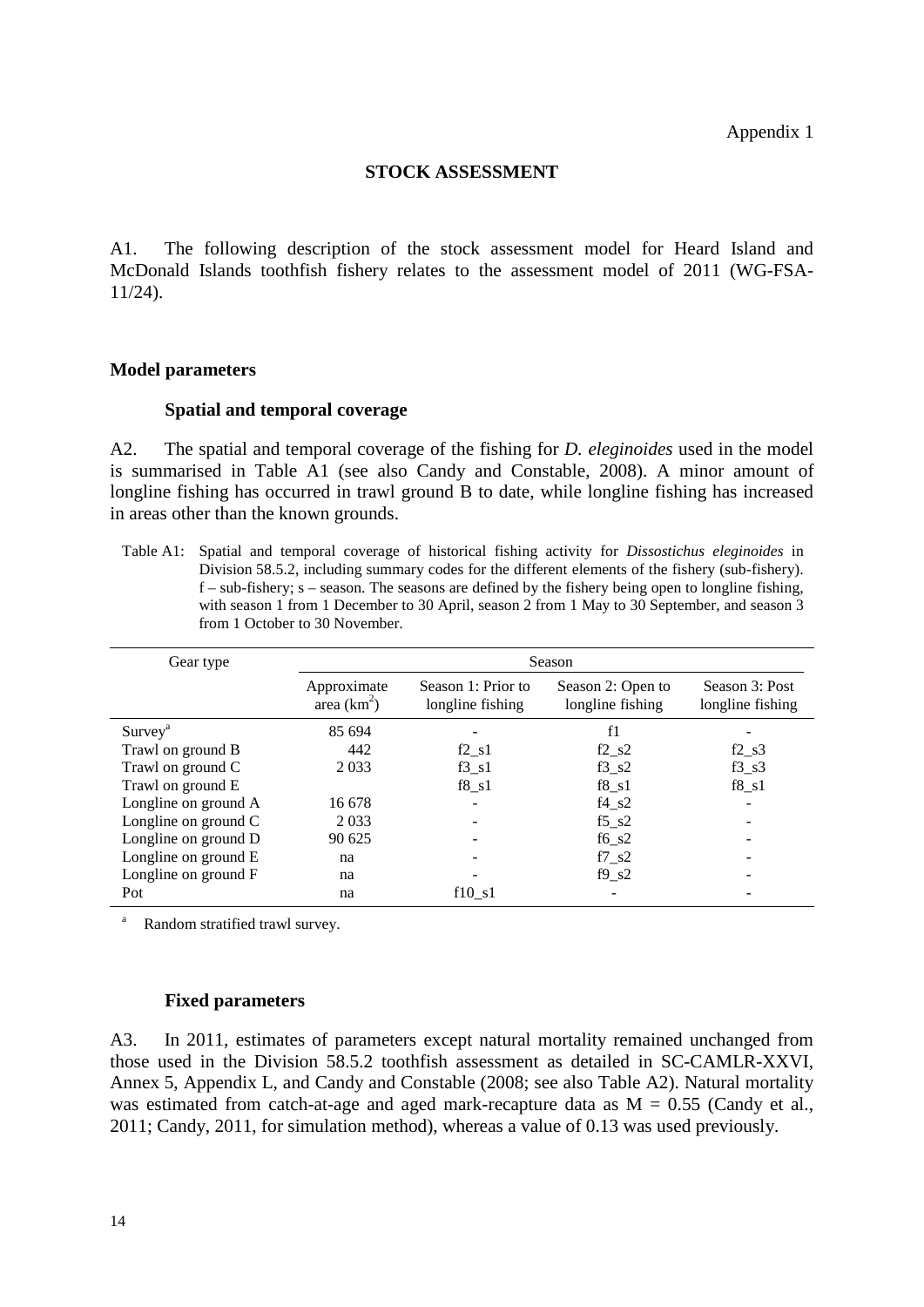A4. A substantial amount of ageing of otoliths from the commercial catch, surveys and mark-recapture experiments was undertaken in 2008 and 2009 (WG-FSA-09/21; WG-SAM-09/09). Since then a substantial number of fish have been aged for all survey years from 2006 to 2011 and abundance-at-age data were available for all these years. Tables of numbers of fish aged, length-frequency data and effective sample sizes (ESS) for catch-at-length and catch-at-age proportions by sub-fishery and year are given in WG-FSA-11/24.

| Component         | Parameter        | Value          | Units      |
|-------------------|------------------|----------------|------------|
| Natural mortality | $\boldsymbol{M}$ | 0.155          | $y^{-1}$   |
| Length-at-age     | (1)<br>251.0     | 307.5<br>(2)   | (year) mm  |
|                   | 367.3<br>(3)     | 430.4<br>(4)   |            |
|                   | 497.0<br>(5)     | 547.5<br>(6)   |            |
|                   | (7)<br>594.8     | 641.1<br>(8)   |            |
|                   | (9)<br>686.5     | (10)<br>730.9  |            |
|                   | 774.5<br>(11)    | 817.1<br>(12)  |            |
|                   | 858.9<br>(13)    | 899.9<br>(14)  |            |
|                   | 940.0<br>(15)    | 979.3<br>(16)  |            |
|                   | (17)<br>1017.8   | (18)<br>1055.5 |            |
|                   | (19)<br>1092.5   | 1128.7<br>(20) |            |
|                   | (21)<br>1164.1   | (22)<br>1198.8 |            |
|                   | 1232.9<br>(23)   | 1266.2<br>(24) |            |
|                   | (25)<br>1298.9   | 1330.9<br>(26) |            |
|                   | 1362.2<br>(27)   | 1392.9<br>(28) |            |
|                   | 1423.0<br>(29)   | 1452.5<br>(30) |            |
|                   | (31)<br>1481.3   | 1509.6<br>(32) |            |
|                   | (33)<br>1537.3   | $(34)$ 1564.5  |            |
|                   | 1591.1<br>(35)   |                |            |
|                   | CV               | 0.1            |            |
| Length-at-weight  | $\mathfrak{a}$   | 2.59E-09       | mm, kg     |
|                   | $\boldsymbol{b}$ | 3.2064         |            |
| Maturity-at-age   | $(0-11)$<br>0    | $(12)$ 0.1667  | Proportion |
|                   | 0.3333<br>(13)   | $(14)$ 0.5000  |            |
|                   | 0.6667<br>(15)   | 0.8333<br>(16) |            |
|                   | $(17+)$<br>1     |                |            |

Table A2: Input parameters for the assessment of *Dissostichus eleginoides* in Division 58.5.2: natural mortality (*M*), length-at-age (age in parentheses) and coefficient of variation (CV), length-at-weight parameters, and maturity-at-age (age in parentheses).

### **Recruitment surveys**

A5. Research surveys using trawl to catch small *D. eleginoides* have been undertaken since 1990 (Table A3). The survey design was consolidated in 2001 and the distribution of sampling effort amongst strata was revised in 2003 (WG-FSA-04/74).

A6. Australia undertook a trawl survey during April 2013 to estimate the density of juvenile toothfish (WG-FSA-13/21). A consistent survey design has been in place since 2006, with sampling in nine strata which are based on depth and fish abundance. The same number of trawls in each stratum, but with unique randomly selected positions, is conducted in each year.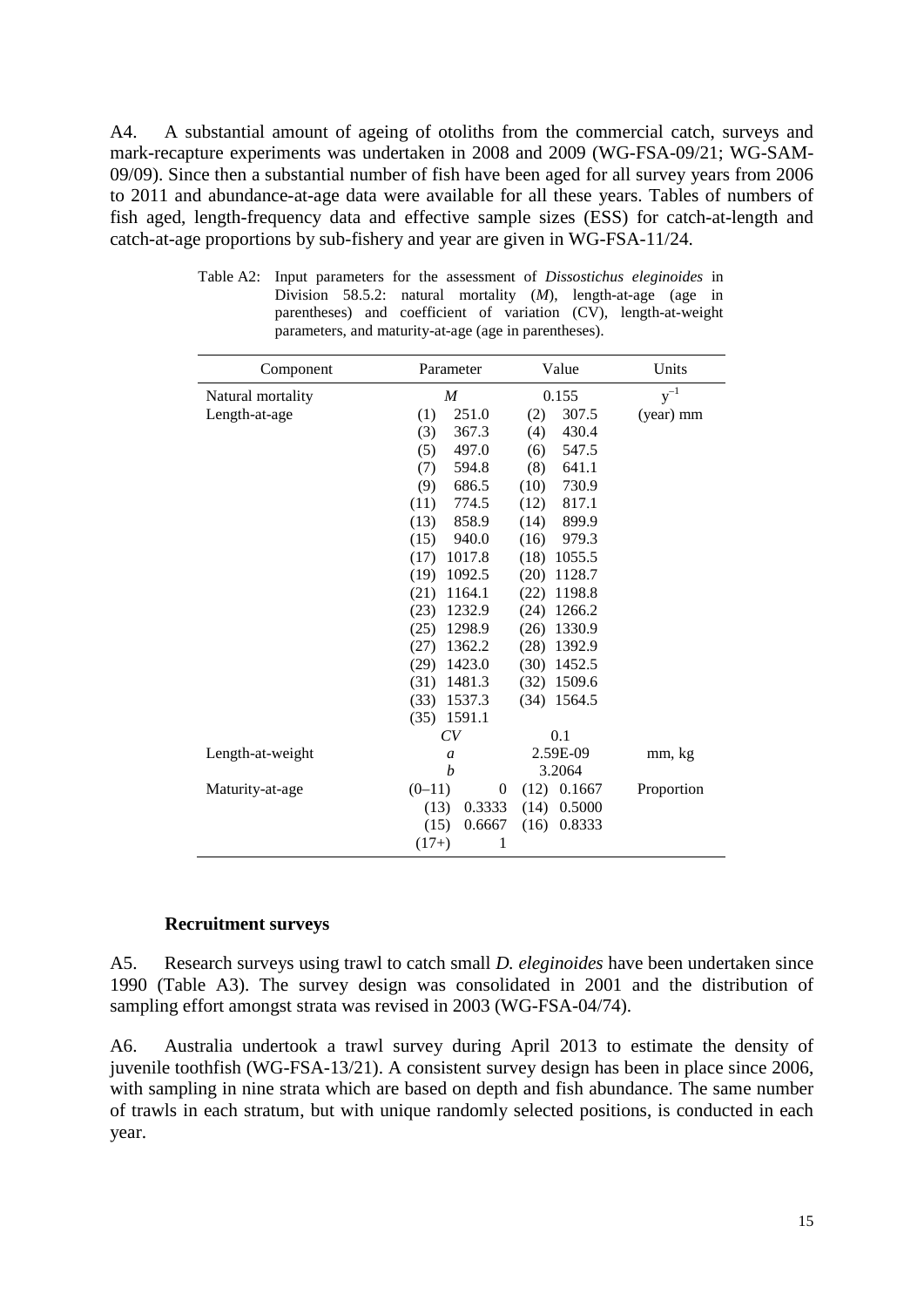| Survey   | Group          | Month   | Vessel    | Gear | Original                          | Area following           | Hauls | Catch          |
|----------|----------------|---------|-----------|------|-----------------------------------|--------------------------|-------|----------------|
| year     |                |         |           |      | design area<br>(km <sup>2</sup> ) | reassignment<br>$(km^2)$ |       | (tonnes)       |
| 1990     | 3              | May     | AA        | DT   | 97 106                            | 53 383                   | 59    | 16             |
| 1992     | 4              | Feb     | AA        | DT   | 55 817                            | 38 293                   | 49    | 3              |
| 1993     | 5              | Sep     | AA        | DT   | 71 555                            | 53 383                   | 62    | 12             |
| 1999     | $\overline{2}$ | Apr     | <b>SC</b> | DT   | 84 5 28                           | 80 661                   | 139   | 93             |
| 2000     | 6              | May     | <b>SC</b> | DT   | 39 839                            | 32952                    | 103   | 9              |
| 2001     | 1              | May     | SC        | DT   | 85 170                            | 85 694                   | 119   | 45             |
| 2002     | $\mathbf{1}$   | May     | SC        | DT   | 85 910                            | 85 694                   | 129   | 35             |
| 2003     | 7              | May     | <b>SC</b> | DT   | 42 280                            | 42 064                   | 111   | 13             |
| 2004     | 1              | May     | SC        | DT   | 85 910                            | 85 694                   | 145   | 65             |
| 2005     | 1              | May     | <b>SC</b> | DT   | 85 910                            | 85 694                   | 158   | 21             |
| 2006     | 1              | May     | <b>SC</b> | DT   | 85 694                            | 85 694                   | 158   | 12             |
| 2007     | 1              | Jul     | SC        | DT   | 83 936                            | 83 936                   | 158   | 12             |
| 2008     | 1              | Jul     | SC        | DT   | 83 936                            | 83 936                   | 158   | $\overline{4}$ |
| 2009     | 1              | Apr-May | SC        | DT   | 83 936                            | 83 936                   | 161   | 19             |
| $2010^a$ | $\mathbf{1}$   | Apr     | <b>SC</b> | DT   | 83 936                            | 83 936                   | 134   | 6              |
| 2010     | 1              | Sep     | <b>SC</b> | DT   | 83 936                            | 83 936                   | 158   | 9              |
| 2011     | 1              | Mar-May | <b>SC</b> | DT   | 83 936                            | 83 936                   | 156   | 7              |
| 2012     | 1              | Mar-May | <b>SC</b> | DT   | 83 936                            | 83 936                   | 174   | 15             |
| 2013     | 1              | Apr     | SC        | DT   | 83 936                            | 83 936                   | 158   | 8              |
|          |                |         |           |      |                                   |                          |       |                |

Table A3: Details of trawl surveys considered for estimating the abundance of juvenile *Dissostichus eleginoides* in waters shallower than 1 000 m deep in Division 58.5.2. AA – RV *Aurora Australis*, SC – FV *Southern Champion*, DT – demersal trawl. Note: surveys since 2007 exclude Shell Bank.

Incomplete survey.

A7. The allocation of sample stations to strata in the historical surveys was reviewed in 2006 (WG-FSA-06/44 Rev. 1). The Working Group agreed to the reassignment of stations according to the stratification of the survey design finalised in 2003 and noted the following groupings of surveys:

- Group 1 the core surveys with the most reliable estimates of the abundance of young fish in the vicinity of Heard Island and McDonald Islands in waters less than 1 000 m deep in May–June. Random stratified trawl surveys undertaken by a commercial vessel – 2001, 2002, 2004–2013.
- Group 2 the first large-scale random stratified trawl survey for *D. eleginoides* in the region taking into account deep water but with an emphasis on fishing grounds. The survey was undertaken by a commercial vessel in April 1999.
- Group 3 the first survey in the region undertaken by the RV *Aurora Australis* autumn, 1990.
- Group 4 the second survey in the region undertaken by the RV *Aurora Australis* winter, 1992. This survey is considered incomplete for the purposes of estimating abundance of juvenile toothfish.
- Group 5 the third survey in the region undertaken by the RV *Aurora Australis* spring, 1993.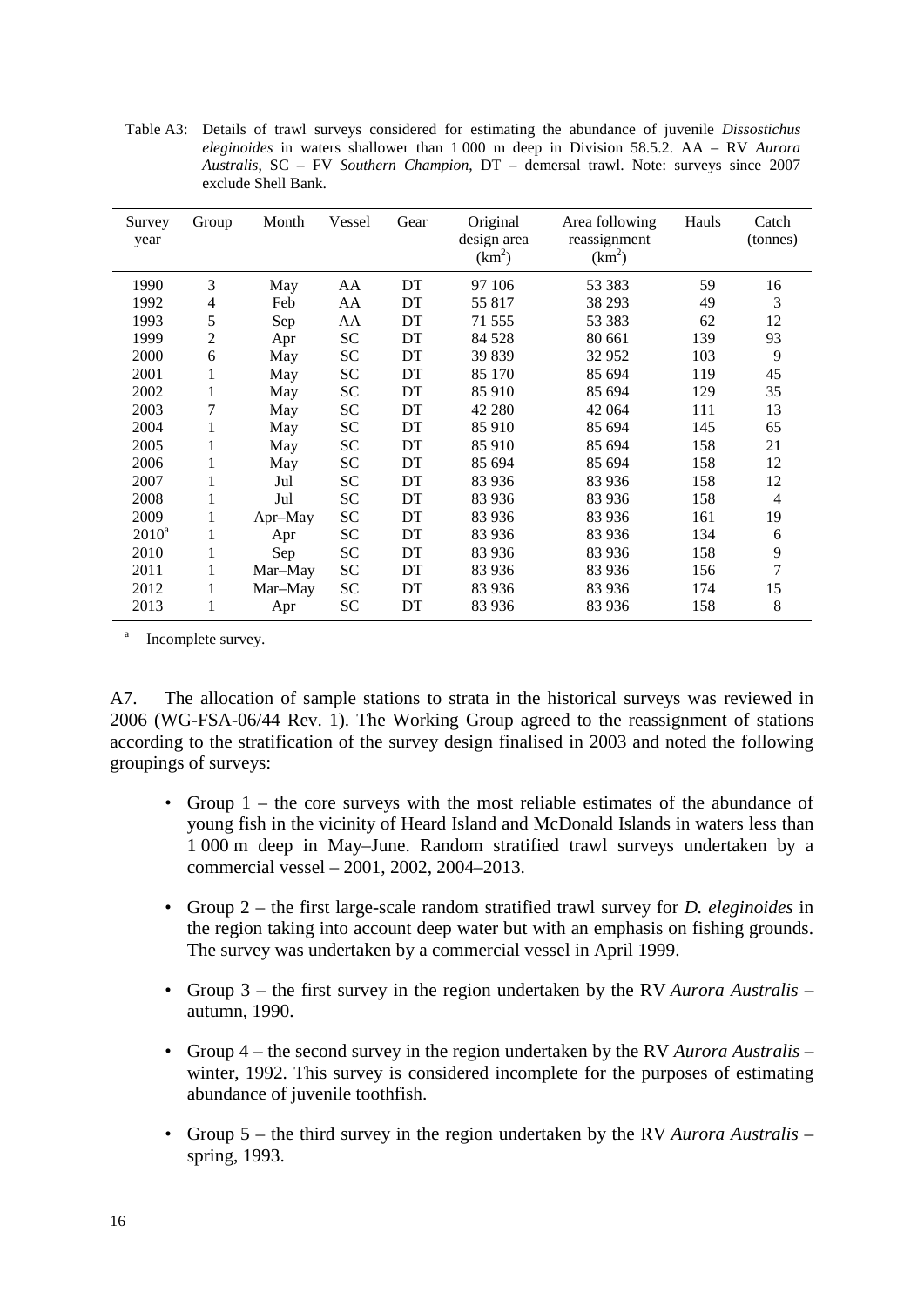- Group 6 the second survey in the region undertaken by a commercial vessel 2000. This survey is considered incomplete for the purposes of estimating abundance of juvenile toothfish.
- Group 7 a survey undertaken by a commercial vessel but not sampling all strata 2003.

A8. WG-FSA confirmed that the bootstrap resampling procedure for estimating annual abundance by length bin and the corresponding coefficients of variation is preferred over the Aitchison delta lognormal method (WG-FSA-06/64), and hence this method was used in estimating length-density estimates from surveys.

A9. Survey abundance (abundance-at-length) was used as observations in the CASAL model for all years up to 2005. Sufficient aged fish from otoliths collected during the survey were available for the years 2006 to 2011 to determine abundance-at-age using survey- and year-specific age–length keys (ALKs). The method of calculating the CV for abundance-atage data is described in WG-FSA-11/24.

# **Tagging studies**

A10. A tagging study has been undertaken in Division 58.5.2 since 1998 (Williams et al., 2002). Numbers of tag-releases and recaptures up to 2007 are provided in Candy and Constable (2008) and WG-FSA-07/48 Rev. 1. It is anticipated that, as the spatial extent of fishing effort increases, these data will provide important inputs to future integrated assessments.

A11. Historically, the tagging program has been largely restricted to the main trawl ground B (Candy and Constable, 2008). At present, the small spatial extent of the program and the limited mixing of the population to other areas restrict the ability to undertake a comprehensive stock assessment. These data are, therefore, not utilised in the integrated assessment, however, the tag data from trawl ground B were used to estimate natural mortality independently of the CASAL assessment as described in Candy et al. (2011).

# **Commercial catch-at-length and catch-at-age data**

A12. Random length samples of *D. eleginoides* were obtained from commercial catches and aggregated into 100 mm size cohorts between 200 to 1 900 mm TL for use in the assessment. Commercial catch-at-length data were used only from 2009 to 2011 for each sub-fishery since there were no aged fish available for these years. Candy (2008) described the profile maximum likelihood method used for accounting for overdispersion of the length-frequency data relative to a multinomial distribution by estimating an effective sample size (ESS) for each distribution.

A13. Random fish length samples were combined with year-specific ALKs to obtain catchat-age data for input as observations in CASAL for each year between 1997 and 2008. Proportions at length that were combined with ALKs were calculated specifically for each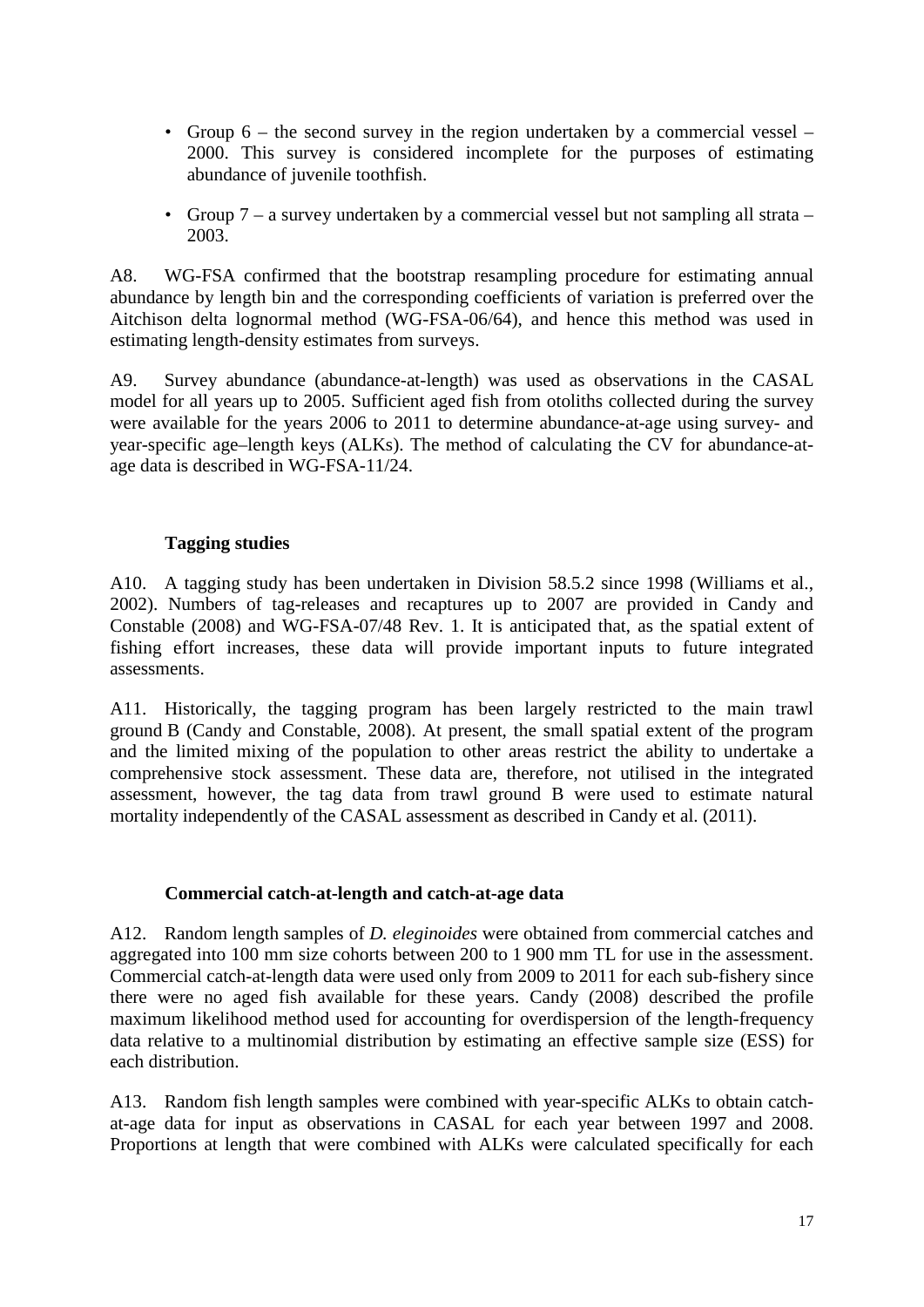sub-fishery, fishing year and season (where more than one season was fished within a year) (WG-FSA-11/24). The method of calculating ESS for catch-at-age data was described in WG-SAM-09/08 and tables of ESS are given in WG-FSA-11/24.

### **Standardised CPUE series**

A14. The method for standardising catch-and-effort time series data was described in Candy (2004) and used to provide CPUE series for each of the main trawl grounds (grounds B and C) and the longline fishery on ground D up to, and including, 2011. These CPUE time series were used as observations of relative abundance in the assessment. The catchability constant (*q*\_CPUE), treated as 'relative' observation, is an estimated parameter calculated separately for each of the three CPUE series.

## **Stock assessment**

# **CASAL model structure and assumptions**

### **Overview**

A15. The CASAL population model used in the assessment of *D. eleginoides* in Division 58.5.2 was a combined-sex, single-area, three-season model (Candy and Constable, 2008). The annual cycle was defined in three seasons: 1 December – 30 April, 1 May – 30 September, 1 October – 30 November. Mortality and growth were assumed to occur uniformly over the year. Spawning was timed to occur on 1 July.

A16. The time series for the assessment was 1982 to 2011 with future projections for another 35 years. The initial age structure assumed in the assessment was for a constant recruitment at equilibrium. No stock-recruitment relationship was assumed.

A17. Fisheries were distributed in these seasons according to the spatial and temporal structure of the fisheries in Table A1. All fisheries were modelled with either a double-normal plateau (DNP) or double-normal (DN) age-based selectivity function with the different selectivities for each gear  $\times$  area combination. Selectivities were assumed to remain constant across seasons with the exception of the trawl ground B fishery, which was estimated to have different selectivity parameters for the late season (s3) compared to the combined early seasons (s1 and s2). In addition, for this fishery, separate selectivity parameters were estimated for 1997–2006 and 2007–2011 catches due to the generally smaller size of fish caught in these recent seasons compared to previous seasons. The DNP function used previously for the main survey group (Group 1, years 2001, 2002, 2004–2011) was replaced by a DN function since the plateau length, parameter  $a_2$ , was typically estimated to be very small  $($   $\sim$  0.1 yr), thus collapsing to a DN function. The reduction in goodness of fit to the survey abundance data was not detectable when this parameter was dropped (i.e. set to zero) by fitting the DN function.

A18. The coefficient of variation, CV, for the normal distribution for length at age, required to convert length frequencies to age frequencies in CASAL, was obtained independently of CASAL from the fit of the von Bertalanffy growth model to length-at-age data (Candy et al.,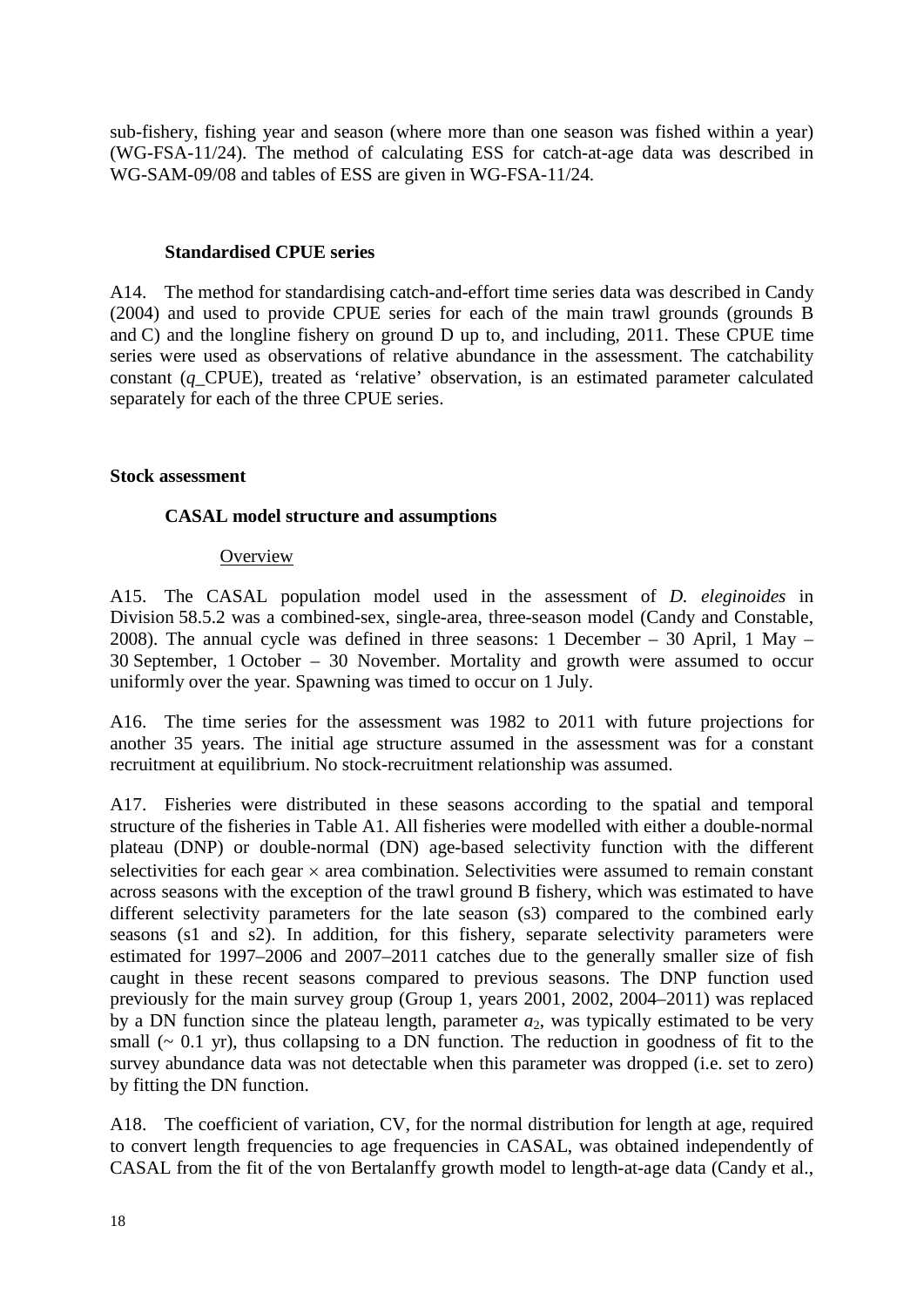2007; WG-SAM-09/09) and not estimated using CASAL. CASAL allows a single ageing error matrix (AEM) as input that is used to 'smudge' predicted catch-at-age proportions in order to compare these to observed values. WG-FSA-09/21 described the method used to construct the AEM.

## Model estimation

A19. Analyses were undertaken using a point estimate Bayesian analysis (MPD: maximum posterior density). Exploration of uncertainty in parameter estimates, and its impacts on estimates of yield, used a multivariate normal (MVN) approximation based on the covariance matrix (e.g. WG-FSA-07/53 Rev. 1). Non-informative (i.e. uniform) priors were used for all parameters. The MCMC method was not adopted for this assessment due to the problems identified in WG-FSA-SAM-06/14 of unacceptably high autocorrelation in MCMC samples even after a long burn-in and very heavy 'thinning' of the sequence of MCMC samples which has continued in subsequent revisions of the model.

# Observation assumptions

A20. Numbers at length for all survey years up to 2005 and numbers at age for 2006–2011 survey years were used as the primary observations. Observation error was incorporated by using CV estimates. These were applied as lognormal errors in the likelihood. Survey Group 1 was assumed to be the most accurate in estimating abundance of young fish with an assumed catchability  $q = 1$ . Catchability for the other survey groups was estimated, with the 1990 and 1993 surveys considered to have the same catchability.

A21. The catch proportions at age for 1997–2008 and proportions at length for 2009–2011 were fitted to the model-expected proportions using a multinomial likelihood with ESS calculated according to the method described in paragraph A13.

A22. CPUE indices were assumed to be relative indices of mid-season vulnerable biomass with an associated catchability constant *q*. A lognormal likelihood was used for the CPUE indices. Observation error was accounted for by using the CV estimates from the generalised linear mixed model (GLMM) standardisation described in Candy (2004).

# Process error and data weighting

A23. Observations were primarily weighted using estimates of ESS and CVs. The ESS for catch-at-age and catch-at-length proportions were further adjusted (i.e. reduced) through a number of iterations by accounting for process error until ESS values converged (Candy, 2008). For a small number of fishing years the ESS values could not be determined due to insufficient data, so a value of either 200 or 400 was assigned. Process error for catch-rate data was calculated using the method described in Appendix 2 of Candy and Constable (2008). The process error was estimated to be greater than zero only for the f2 CPUE series, and at the final iteration the process error CV estimate (i.e. 'cv\_process\_error' for lognormal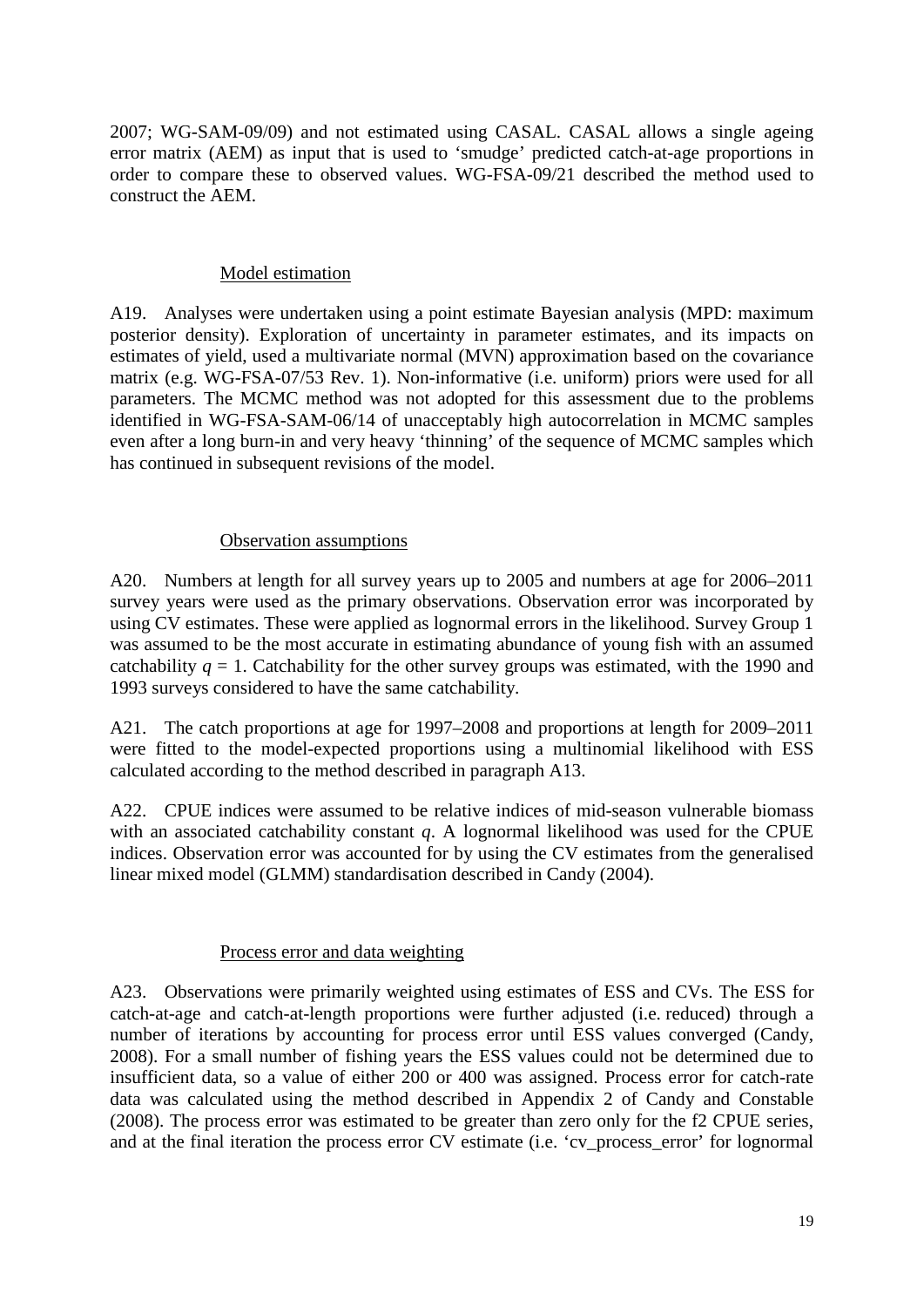distributed data) was 0.147. No process error component was calculated for the abundance-atage and abundance-at-length data to give extra statistical weight to the survey data (Francis, 2011).

## Penalties

A24. Two types of penalties were included within the model. First, the penalty on the catch constrained the model from returning parameter estimates where the population biomass was such that the catch from an individual year would exceed the maximum exploitation rate. Second, an increasing penalty was applied according to the degree to which the mean of the vector of estimated YCS deviated from 1.

## Priors

A25. The parameters estimated by the model, their priors, starting values for the minimisation and their bounds are given in Table A4. In the model presented here, uniform priors were chosen that are non-informative given CASAL's Bayesian implementation.

## Yield calculations

A26. Yield estimates were calculated by projecting the estimated current status for each model under a constant catch assumption, using the rules:

- 1. Choose a yield,  $\gamma_1$ , so that the probability of the spawning biomass dropping below 20% of its median pre-exploitation level over a 35-year harvesting period is 10% (depletion probability).
- 2. Choose a yield,  $\gamma_2$ , so that the median escapement at the end of a 35-year period is 50% of the median pre-exploitation level.
- 3. Select the lower of  $\gamma_1$  and  $\gamma_2$  as the yield.

A27. The depletion probability was calculated as the proportion of samples from the Bayesian posterior where the projected future SSB was below 20% of the pre-exploitation median spawning biomass in any one year, for each year over a 35-year projected period.

A28. The level of escapement was calculated as the proportion of samples from the Bayesian posterior where the projected future status of the SSB was below 50% of  $B_0$  in the respective sample at the end of a 35-year projected period.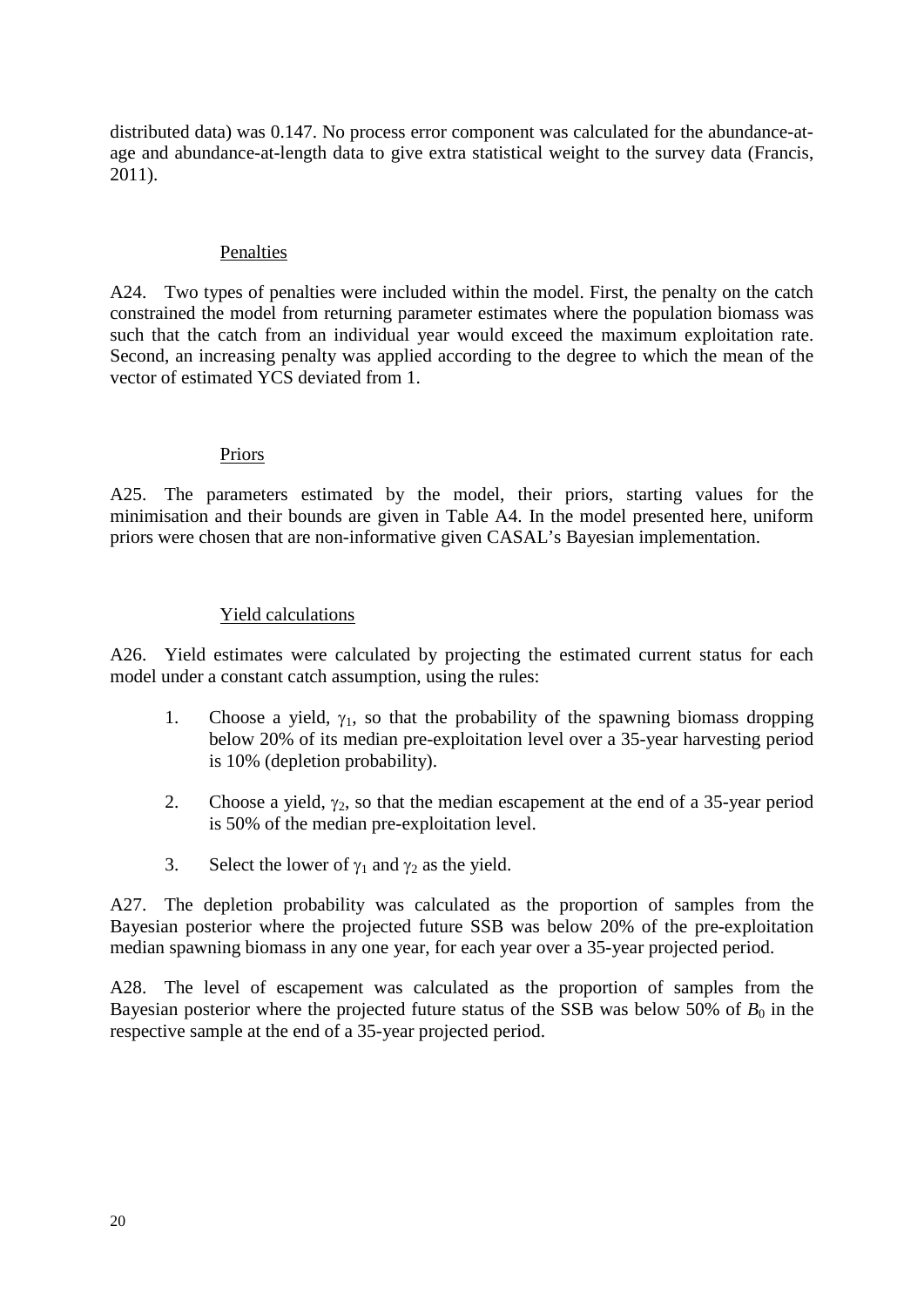| Parameter               |       | $\boldsymbol{N}$ | Description                                                    | Prior   | Lower bound    | Upper bound | Start values                                  |
|-------------------------|-------|------------------|----------------------------------------------------------------|---------|----------------|-------------|-----------------------------------------------|
| $B_0$ (tonnes)          |       |                  |                                                                | Uniform | 50 000         | 250 000     | 100 000                                       |
| <b>YCS</b>              |       | 24               | 1983-2007                                                      | Uniform | 0.001          | 100         |                                               |
| Selectivities – surveys | $S_L$ | 15               | Survey Groups 1, 2, 3, 5, 7<br>Fisheries f2, f2_s3, f2_s2r,    | Uniform |                | 10          | 1, 1, 1, 1, 1<br>1, 1, 1, 1, 3, 3, 3, 3, 3, 3 |
|                         |       |                  | f3, f5, f6, f7, f8, f9, f10                                    |         |                |             |                                               |
|                         | $a_1$ | 15               | Survey Groups 1, 2, 3, 5, 7                                    | Uniform | $\mathfrak{2}$ | 20          | 4, 4, 4, 4, 4                                 |
|                         |       |                  | Fisheries f2, f2_s3, f2_s2r,<br>f3, f5, f6, f7, f8, f9, f10    |         |                |             | 4, 4, 4, 3, 6, 6, 6, 6, 6, 6                  |
|                         | $a_2$ | 10               | Survey Groups 1, 2, 5                                          | Uniform | 0.02           | 20          | 2, 4, 4                                       |
|                         |       |                  | Fisheries f3, f5, f6, f7, f8, f9,<br>f10                       |         |                |             | 4, 7, 7, 7, 7, 7, 7                           |
|                         | $S_U$ | 15               | Survey Groups 1, 2, 3, 5, 7                                    | Uniform |                | 12          | 6, 4, 7.5, 4, 7.5                             |
|                         |       |                  | Fisheries $f2, f2_s3, f2_s2r$ ,<br>f3, f5, f6, f7, f8, f9, f10 |         |                |             | 7.5, 7.5, 7.5, 4, 8, 8, 8, 8, 8, 8            |
| Survey group $q$        |       | 3                | 1999 survey<br>1990/1993 surveys                               | Uniform | $1e-6$         | 1 0 0 0     | $\blacksquare$                                |
|                         |       |                  | 2003 survey                                                    |         |                |             |                                               |
| CPUE $q$                |       | 3                | Trawl ground B<br>Trawl ground C<br>Longline ground D          | Uniform | $1e-6$         | 1 0 0 0     | $\overline{\phantom{a}}$                      |

Table A4: Number (*N*), start values, priors and bounds for free parameters estimated for *Dissostichus eleginoides* in Division 58.5.2.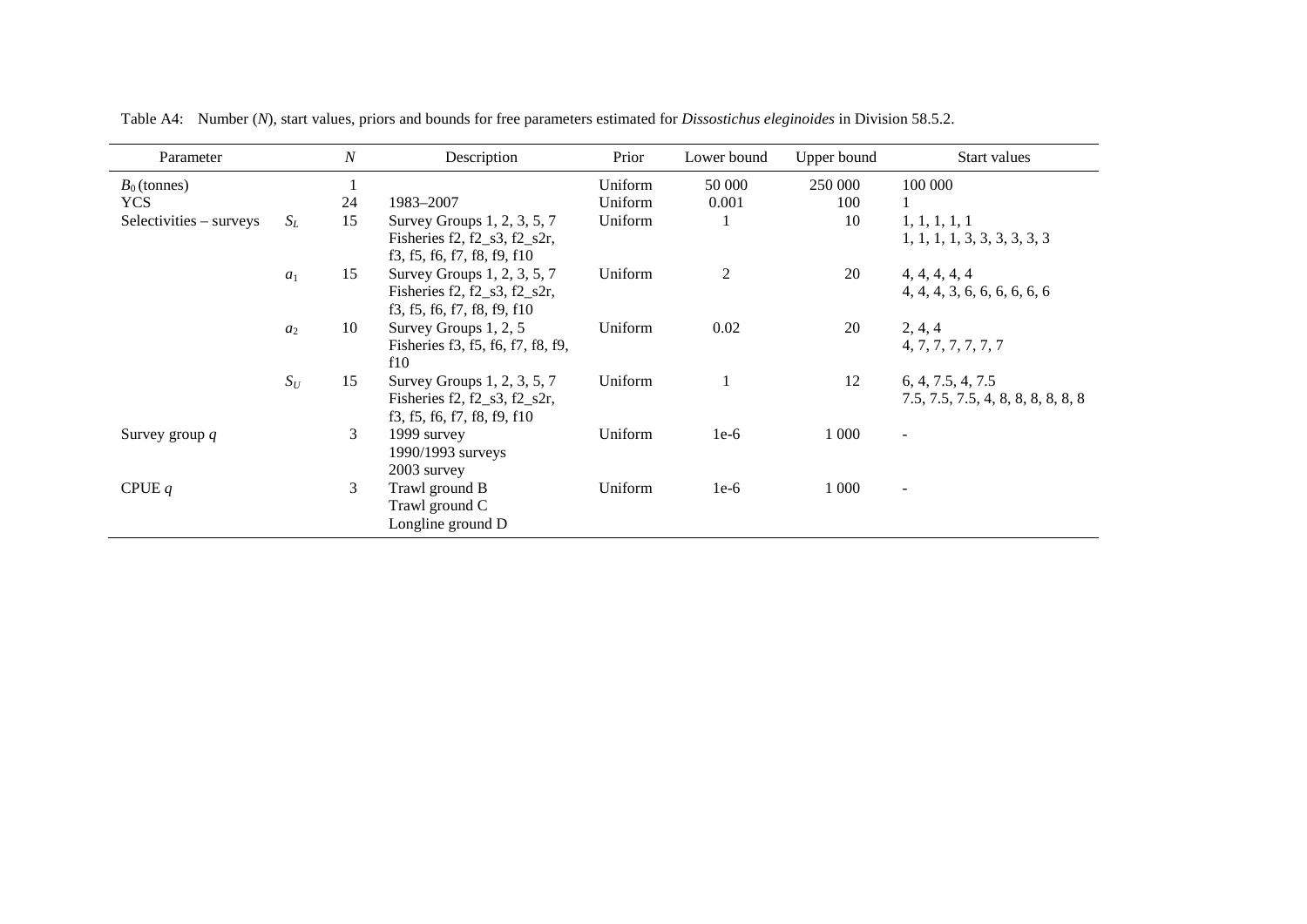A29. Random recruitments for the projection begin in 2009 and are derived from a lognormal recruitment function where mean recruitment is  $R_0$  for the trial, and recruitment variability was estimated from the fit of a linear mixed model (LMM) to the multivariate normal (MVN) sample of historic recruitments (1986 to 2008).

A30. For a given trial, the pre-exploitation median SSB is derived as the median of spawning biomass derived from 1 000 age structures drawn from the lognormally distributed recruitments derived above.

A31. For removals not included in the 2011 season due to catch still being taken, the anticipated remaining catch for CASAL season 3 was added to that shown in Table 1 to bring total removals to 2 550 tonnes.

A32. For the projections, future catches were allocated in the following proportions reflecting an expected shift away from trawl towards longline as the predominant capture method:

| Trawl ground $B -$ season 1    | 0.055  |
|--------------------------------|--------|
| Trawl ground $B -$ season 2    | 0.055  |
| Trawl ground $B -$ season 3    | 0.088  |
| Trawl ground $C$ – season 2    | 0.037  |
| Trawl ground $E -$ season 2    | 0.062  |
| Longline ground $C$ – season 2 | 0.198  |
| Longline ground $D$ – season 2 | 0.201  |
| Longline ground $E -$ season 2 | 0.201  |
| Longline ground $F$ – season 2 | 0.055  |
| $Pot - season 1$               | 0.048. |
|                                |        |

### **Model estimates**

A33. MPD estimates of the key parameters for the different scenarios are shown in Tables A5 and A6.

Table A5: Results of assessments of stock status of *Dissostichus eleginoides* in Division 58.5.2 using CASAL.  $B_0$  is the MPD estimate of the pre-exploitation median spawning biomass (tonnes) with standard error (SE), SSB status 2011 is the ratio of the CASAL prediction of SSB in 2011 to  $B_0$ ,  $R_0$  is the MPD estimate of mean age-1 recruitment prior to exploitation (1981), and  $CV_R$  is the coefficient of variation of the annual recruitment series (1996–2008).

| Model                | $B_0$<br>(SE)    | SSB status<br>2011 | $R_0$ (million) | $CV_{R}$ |
|----------------------|------------------|--------------------|-----------------|----------|
| $a2-2011$ -alkall-PE | 86 400<br>(1915) | 0.629              | 5.765           | 0.78     |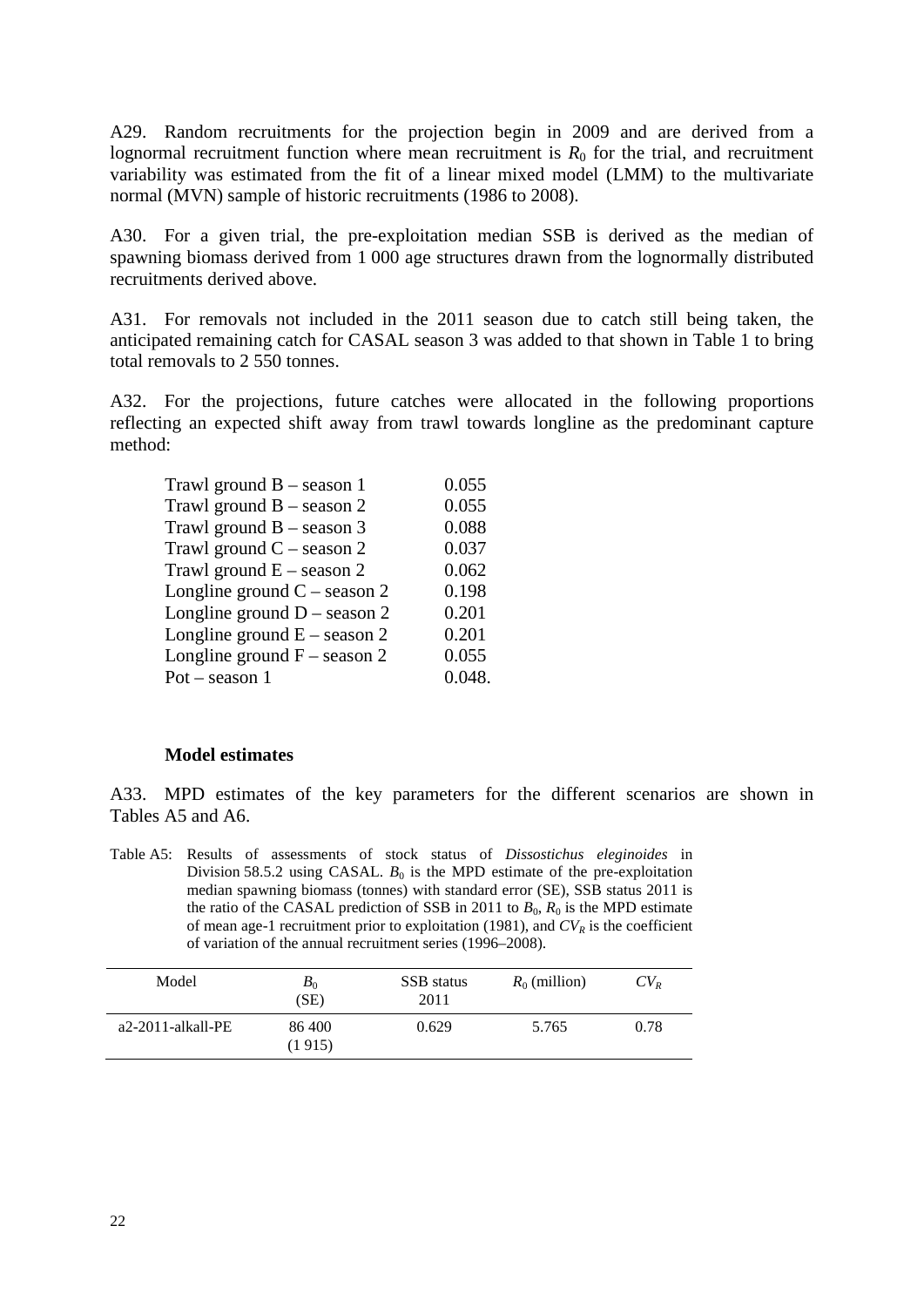|       | CASAL. Catchability q set to 1 for Survey Group 1 (2001, 2002, 2004–2011). |                                                        |       |                           |                                      |                           |               |
|-------|----------------------------------------------------------------------------|--------------------------------------------------------|-------|---------------------------|--------------------------------------|---------------------------|---------------|
| Model |                                                                            | Selectivity parameter estimates<br>Survey Group 1 (SE) |       |                           | Survey group $(SG)$<br>estimate of q |                           |               |
|       | $S_L$                                                                      | $S_{II}$                                               | $a_1$ | SG <sub>3</sub><br>(1990) | SG5<br>(1993)                        | SG <sub>2</sub><br>(1999) | SG7<br>(2003) |

3.8640 (0.1290) 0.187 0.187 1.982 0.748

a2-2011-alkall-PE 0.9449

(0.1006)

4.8183 (0.0908)

Table A6: Estimates of selectivity parameters in Survey Group 1 and catchability of the other survey groups in assessments of stock status of *Dissostichus eleginoides* in Division 58.5.2 using

A34. The fitted selectivity functions for each sub-fishery show the distinct differences in how the survey, trawl and longline activities overlap with the stock (Figure A1). Notably, the surveys observe the youngest fish (less than age 5), the trawl fishery concentrates on larger pre-adult fish, and the longline fishery concentrates on larger fish, including mature fish. The notable exception is for the last two fishing seasons in trawl ground B for which the fitted selectivity function (Sel\_f2\_s2r) indicates that fish younger than 5 years have been selected.

A35. Model fits to the Survey Group 1 (SG1) abundance-at-length (Figure A2) and abundance-at-age (Figure A3) data from the RSTS often underestimated observed abundance numbers for length and age bins that contain most of the fish compared to observed values. This indicates that the model-estimated abundance of young fish, as indicated by other datasets, is not as high as that observed in the surveys.

A36. Figures A4 to A7 show the fit to the commercial length-frequency data for the main trawl fisheries on grounds B and C, and the two main longline fisheries on grounds C and D, for the main fishing season (s2) for each sub-fishery.

A37. The model fitted poorly to the standardised catch rates from the trawl fishing grounds, where the initial decline in observed catch rates was not replicated by the models (Figure A8). However, due to the very high uncertainty in the annual estimates, all three standardised CPUE series made a negligible contribution to model parameter estimation (see Figure A9).

A38. The contributions to the likelihood and the likelihood profiles are shown in Figure A8. Likelihood profiles were well defined and the MPD estimate (corresponding to the minimum negative log likelihood estimate) of  $B_0$  was at the minimum points of the profile. This indicates that the estimation was well behaved with respect to  $B<sub>0</sub>$ , with the MPD estimate at 86 400 tonnes.

A39. Figure A10 shows the estimated YCS for the period 1982 to 2007. YCS was fixed at 1 for the remaining years of the historical fishery (i.e. 1981–1983 and 2008–2010) since the data do not allow these year classes to be estimated reliably (or sensibly for the 2008–2010 period). The respective estimated time series for age-1 recruitment using year random-effect estimates obtained from the fit of the LMM to the log of numbers of age-1 recruitments and drawn from 1 000 MVN samples for the set of estimated parameters is shown in Figure A11. The estimate of yearly process error CV from the fit of the LMM was 0.78. This value was used for the forward projections using the random lognormal recruitment option in CASAL.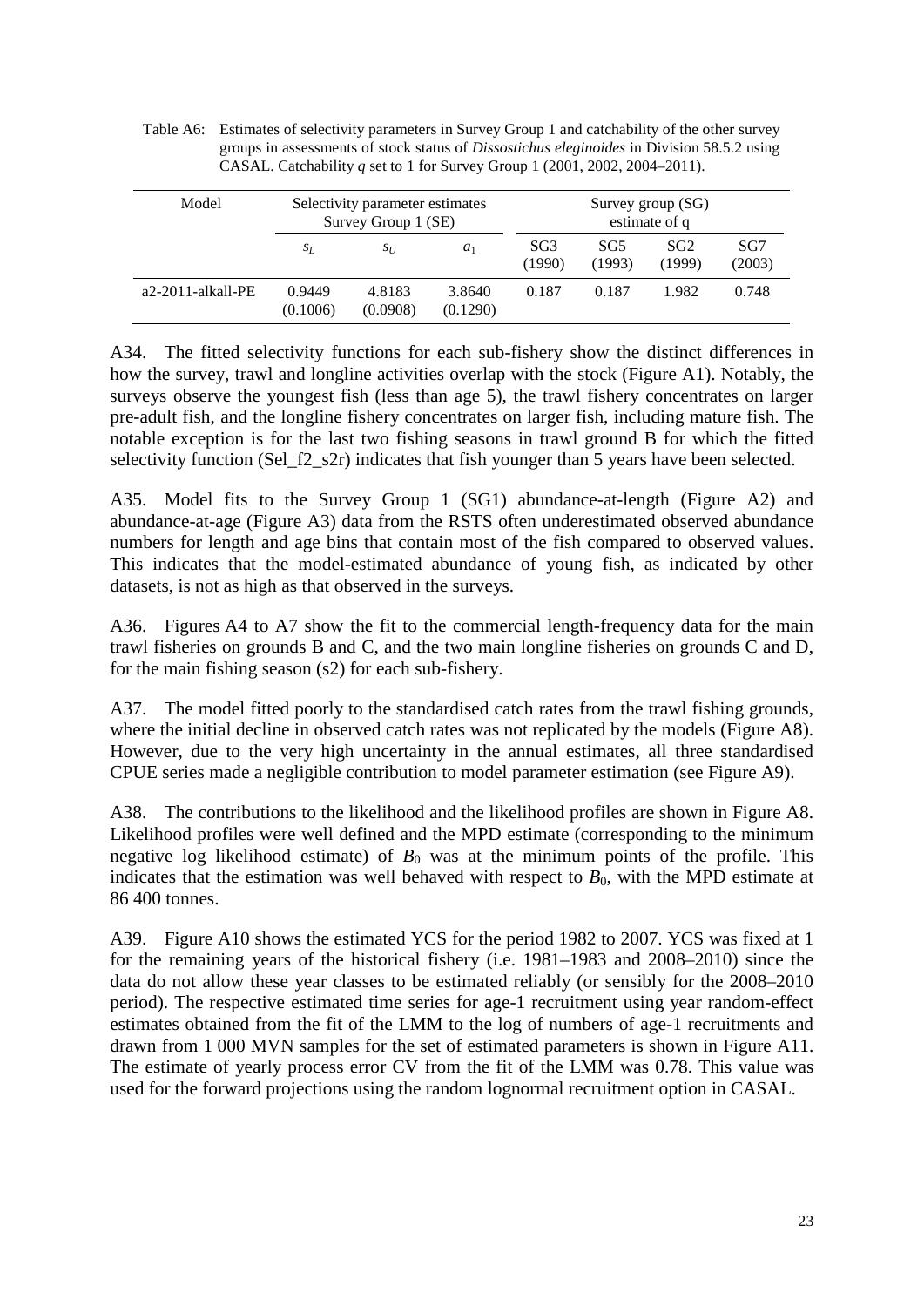

Figure A1: Double-normal-plateau (DNP) and double-normal (DN) fishing selectivity curves from fit of model a2-2011-alkpool-PE showing 95% confidence bounds obtained from the MVN sample. Panel headings: Survgrp1 (survey years 2001, 2002, 2004–2011), Survgrp2 (survey year 1999), Survgrp3 (survey year 1990), Survgrp5 (survey year 1993), Survgrp7 (survey year 2003), f2\_s2 and f2\_s3 (trawl ground B, 1997–2006, seasons 1 and 2, season 3), f2\_s2r (trawl ground B, 2007–2011, all seasons), f3\_s2 (trawl ground C, all seasons), f5\_s2 (longline ground C, season 2), f6\_s2 (longline ground D, season 2), f7\_s2 (longline ground E, season 2), f8\_s2 (trawl ground E, all seasons), f9\_s2 (longline ground F, season 2), f10\_s1 (pot, seasons 1 and 2). Reference lines are shown at ages 5 and 10.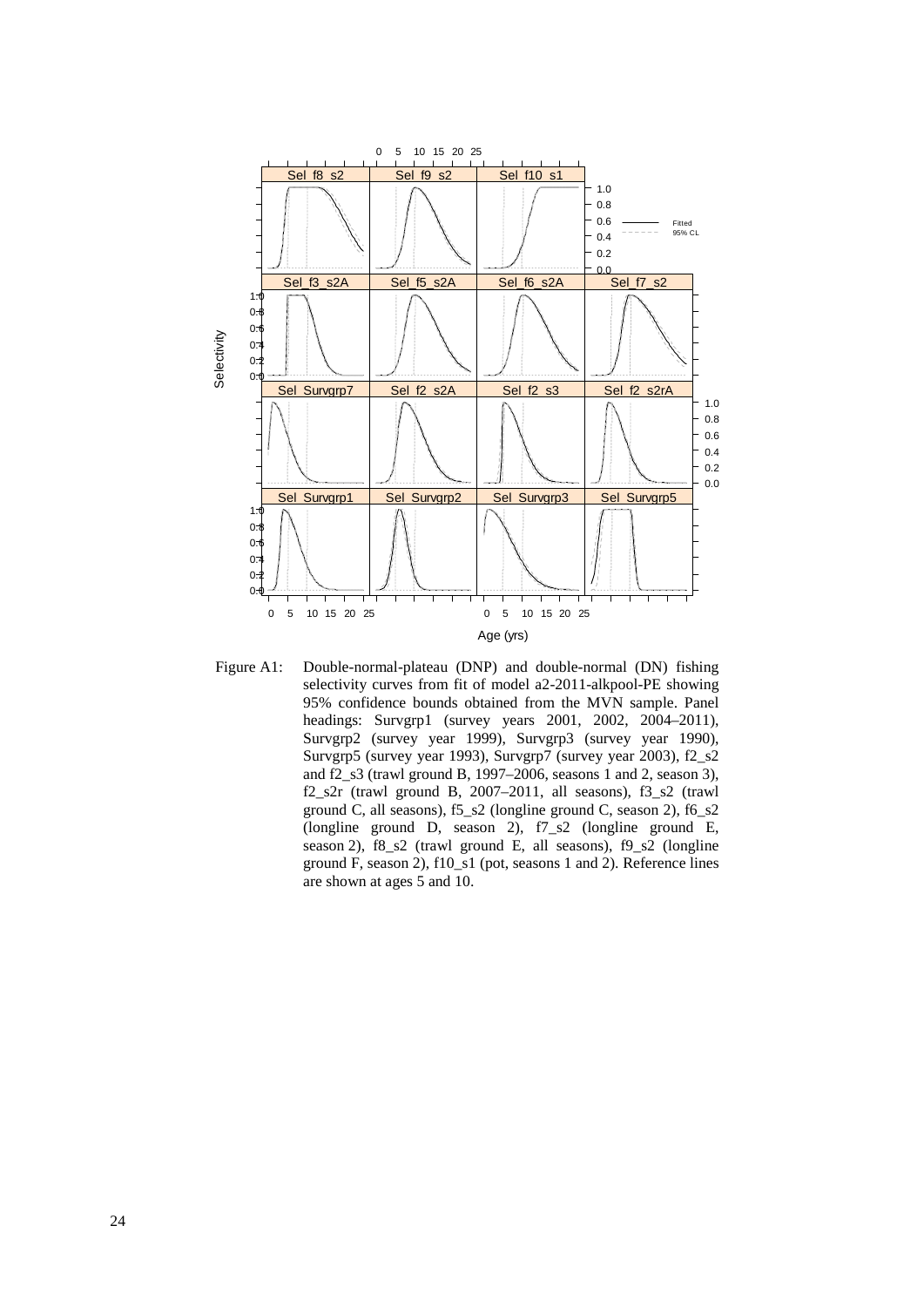

Figure A2: Model fits to Survey Group 1 abundance-at-length data from the random stratified trawl survey with observed (black line) and expected numbers (grey line) and reference lines at 400 and 600 mm.



Figure A3: Model fits to Survey Group 1 abundance-at-age data from random stratified trawl survey (black lines: observed; grey lines: fitted).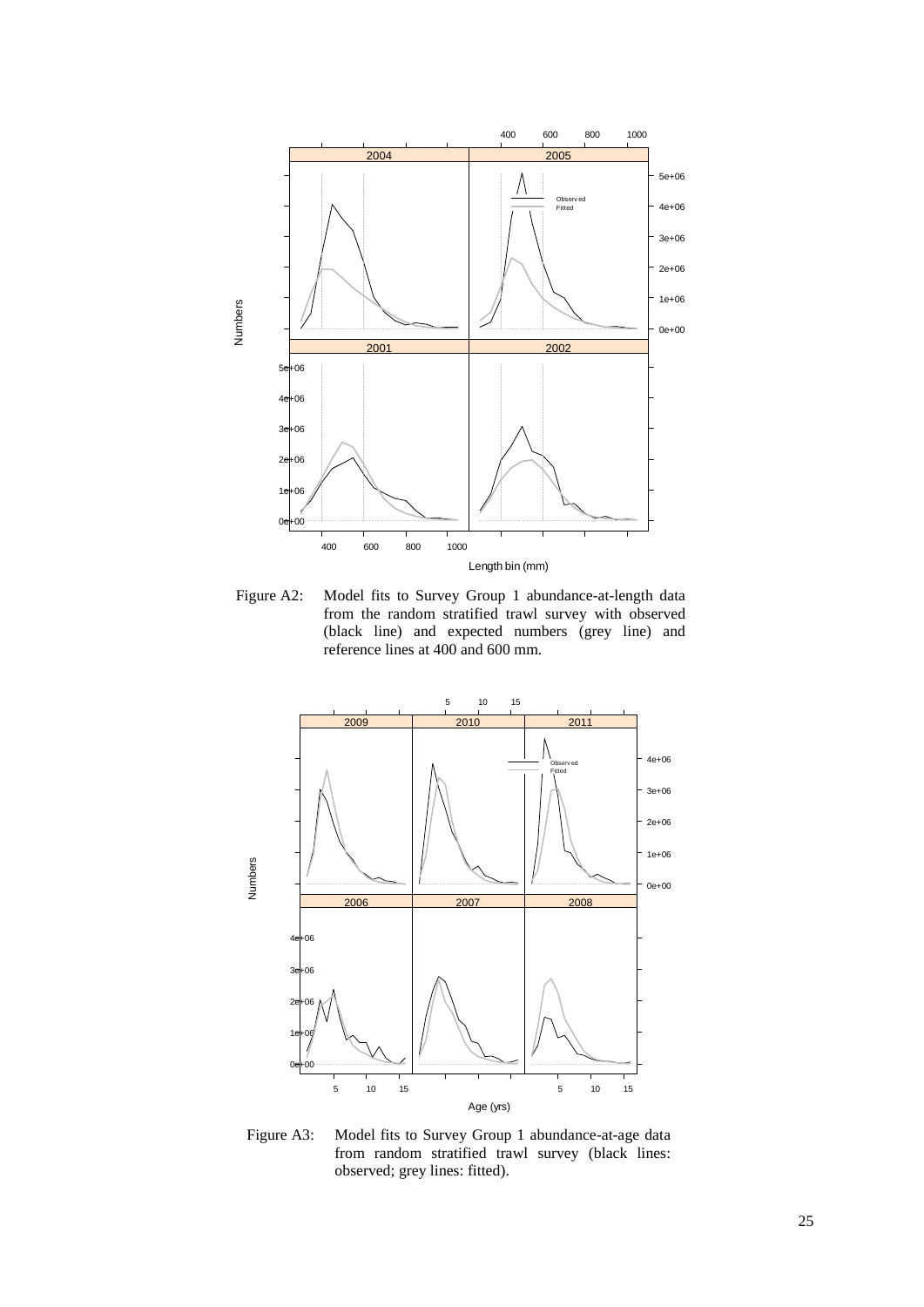

Figure A4: (a) Catch-at-age proportions with reference lines at ages 5 and 10 years, and (b) catch-atlength proportions with reference lines at 500 and 1 000 mm, for f2\_s2 on trawl ground B, season 2 (black lines: observed; grey lines: fitted).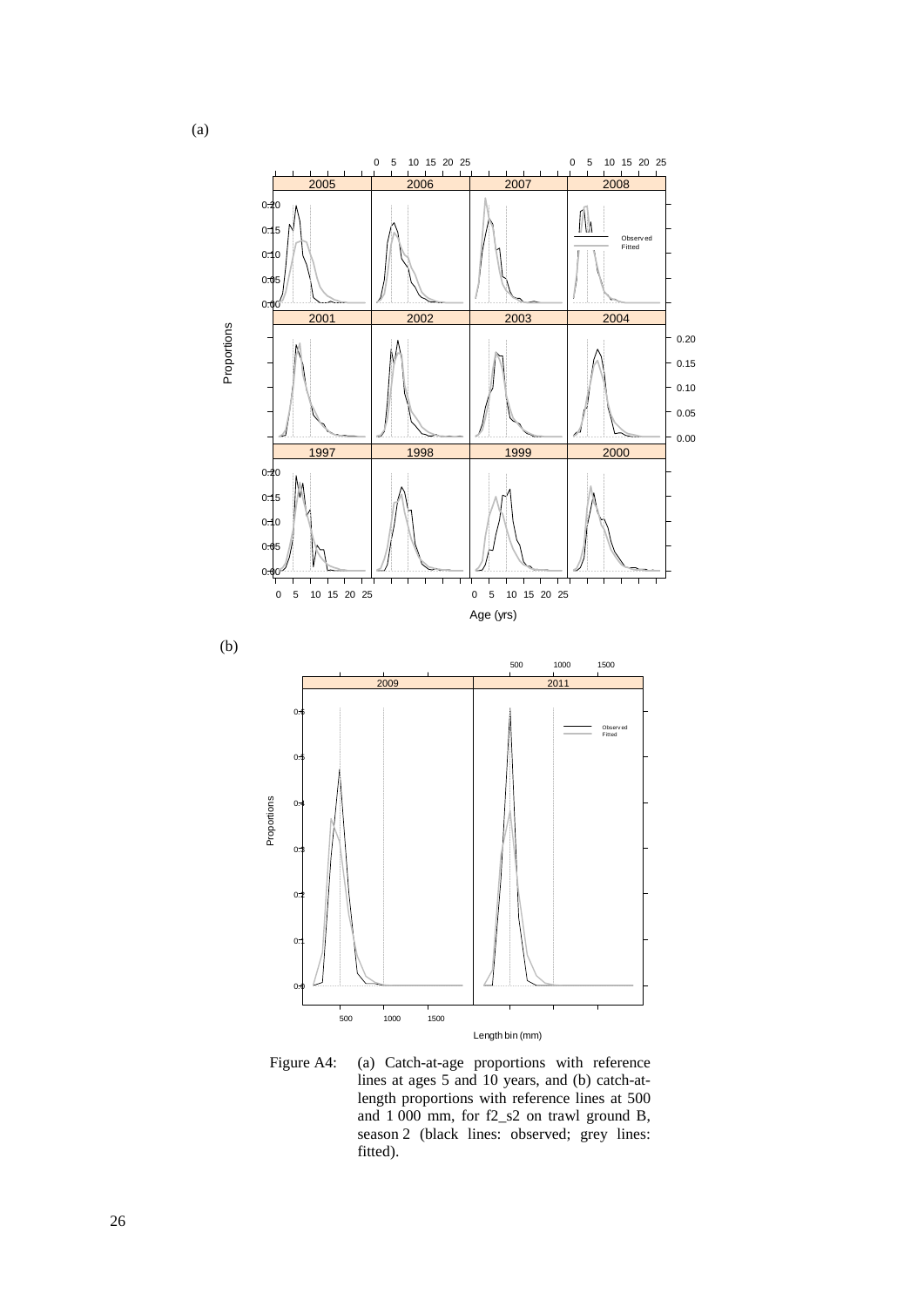

Figure A5: Catch-at-age proportions with reference lines at ages 5 and 10 years, for f3\_s2 on trawl ground C, season 2 (black lines: observed; grey lines: fitted).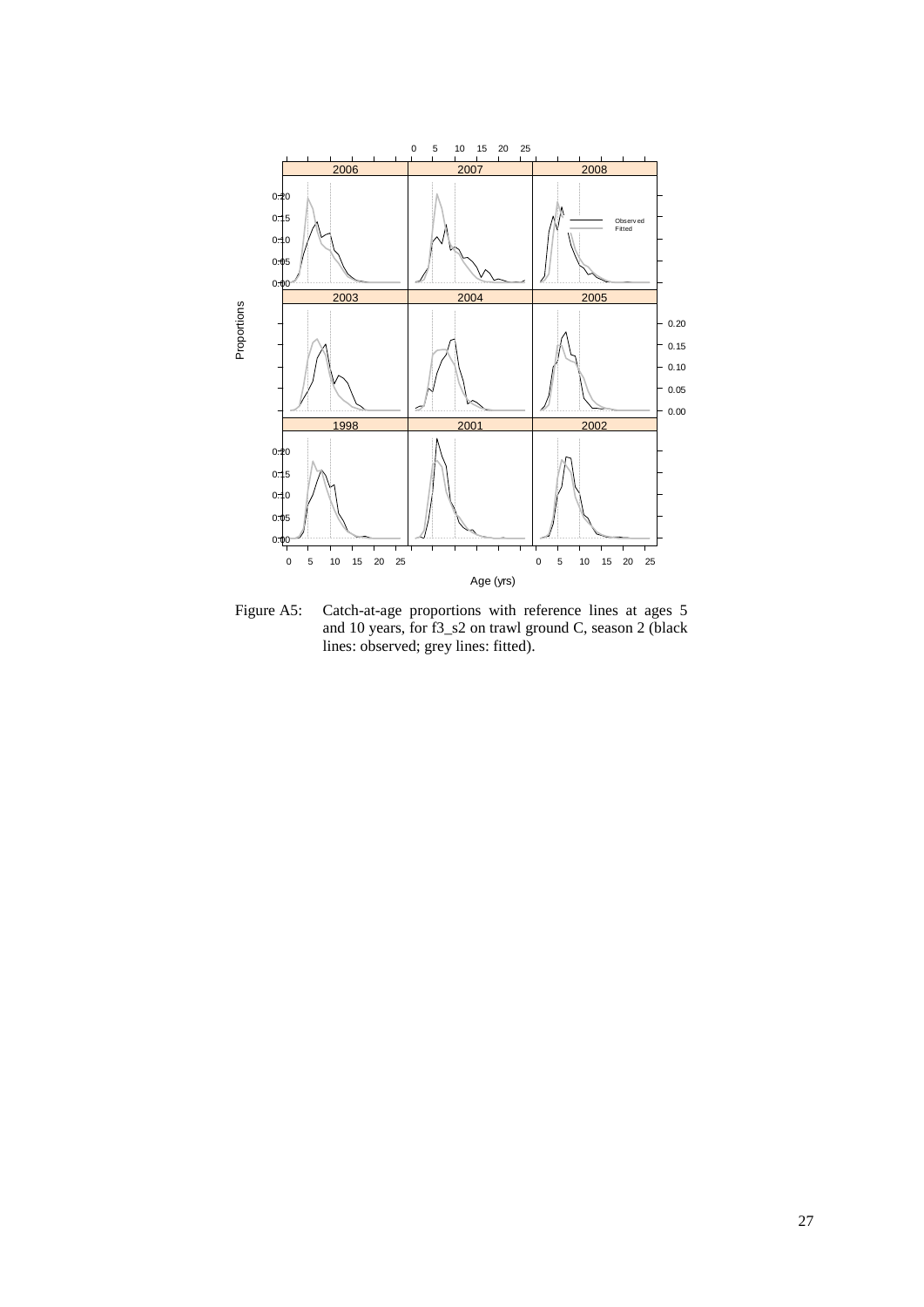

Figure A6: (a) Catch-at-age proportions with reference lines at ages 5 and 10 years, and (b) catch-at-length proportions with reference lines at lengths 500 and 1 000 mm, for f5\_s2 on longline ground C, season 2 (black lines: observed; grey lines: fitted).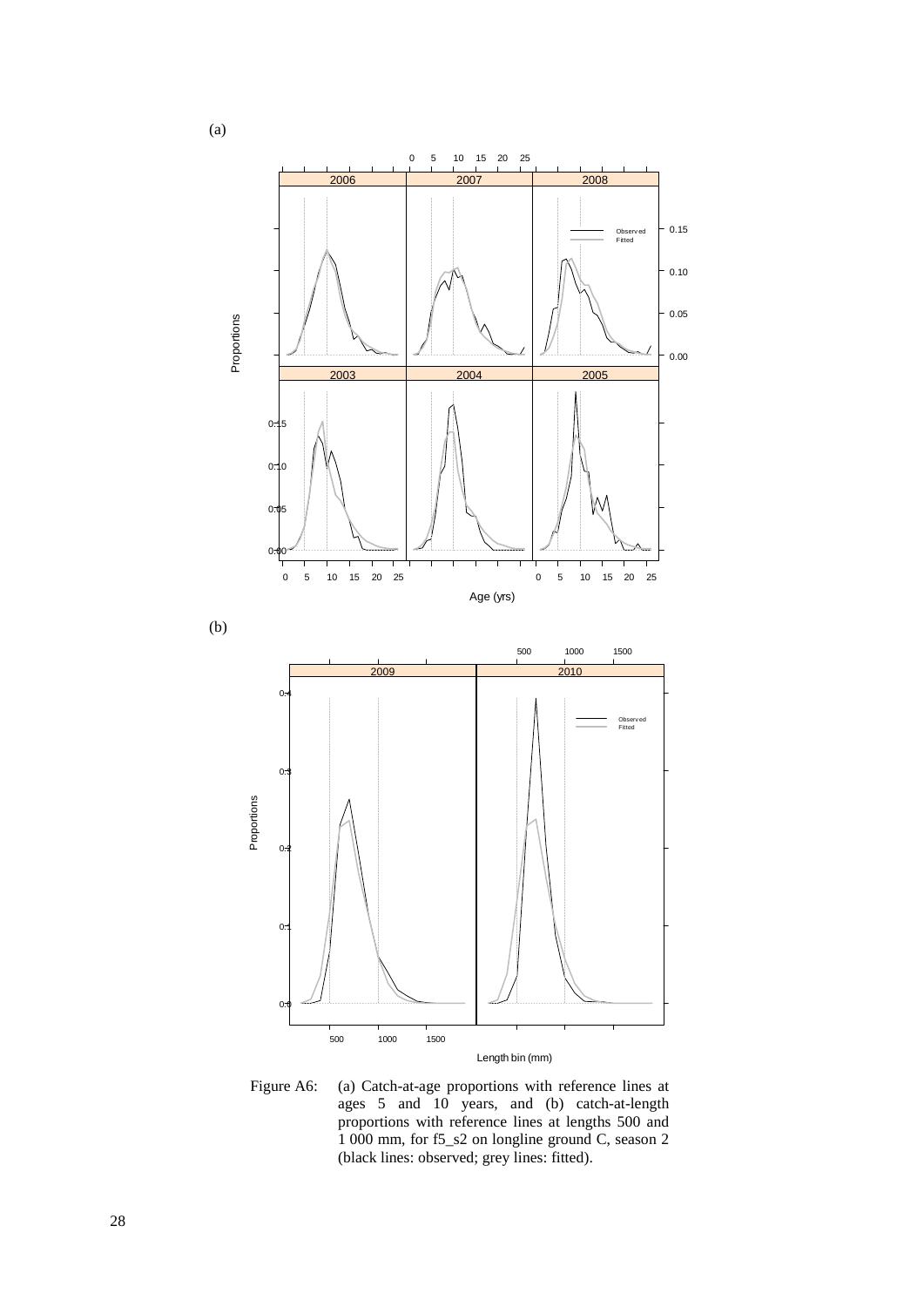



(a)

(b)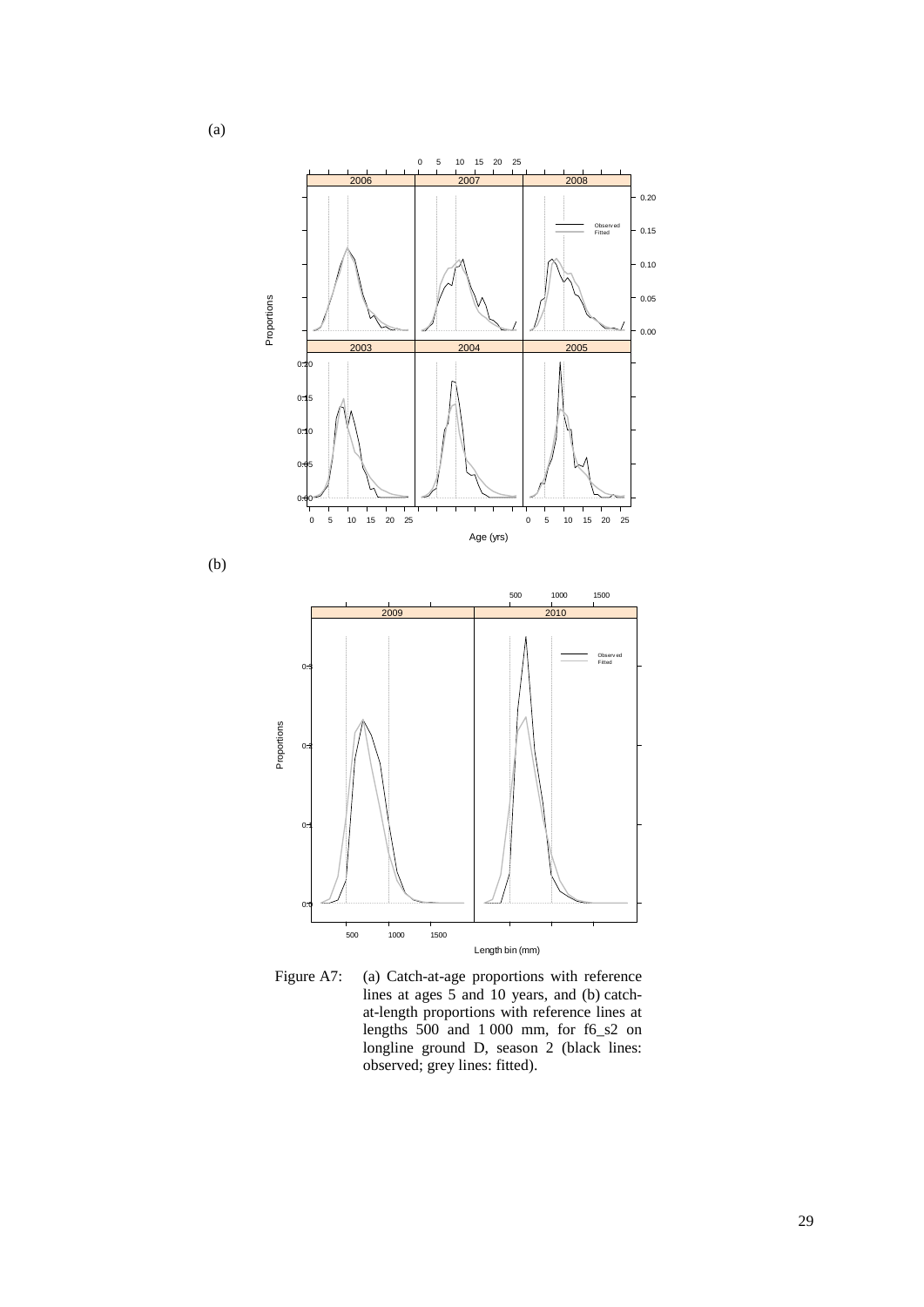

Figure A8: Estimated CPUE series from GLMM model for trawl ground B (f2) (circles) with bars corresponding to  $\pm$  one standard error of the estimate and the fitted series (line).



Figure A9: Likelihood profiles  $(-2 \log-1)$ ikelihood) across a range of  $B_0$ values. To create these profiles,  $B_0$  values were fixed while only the remaining parameters were estimated.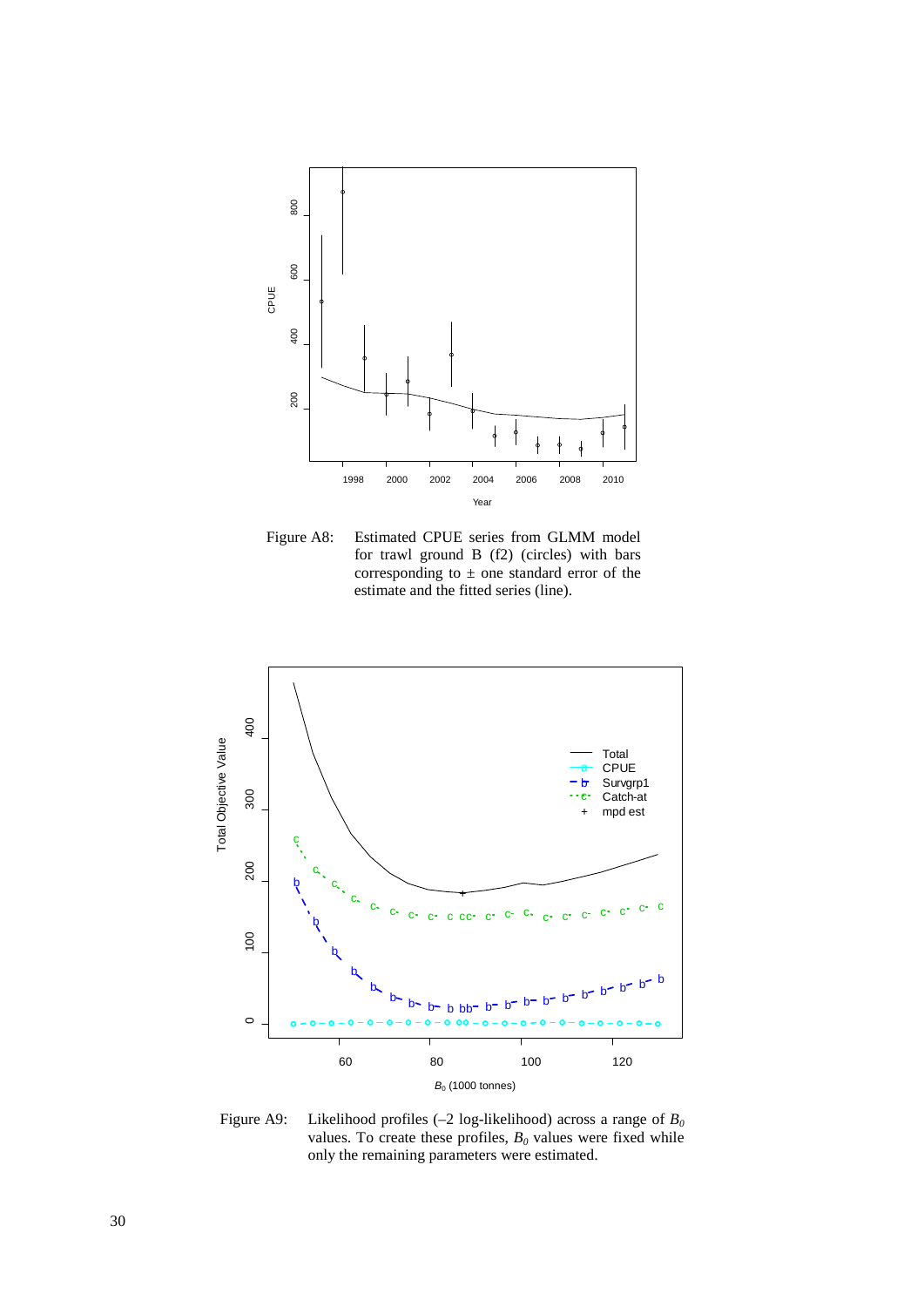

Figure A10: Estimates of year-class strength (YCS) with SE. YCS parameters were fixed to 1.0 for the periods 1981–1983 and 2008–2010.



Figure A11: Box plots of age-1 recruitment series on the log scale for the historical period (1996–2008) with variability generated using 1 000 multivariate normal samples to calculate recruitment CV.